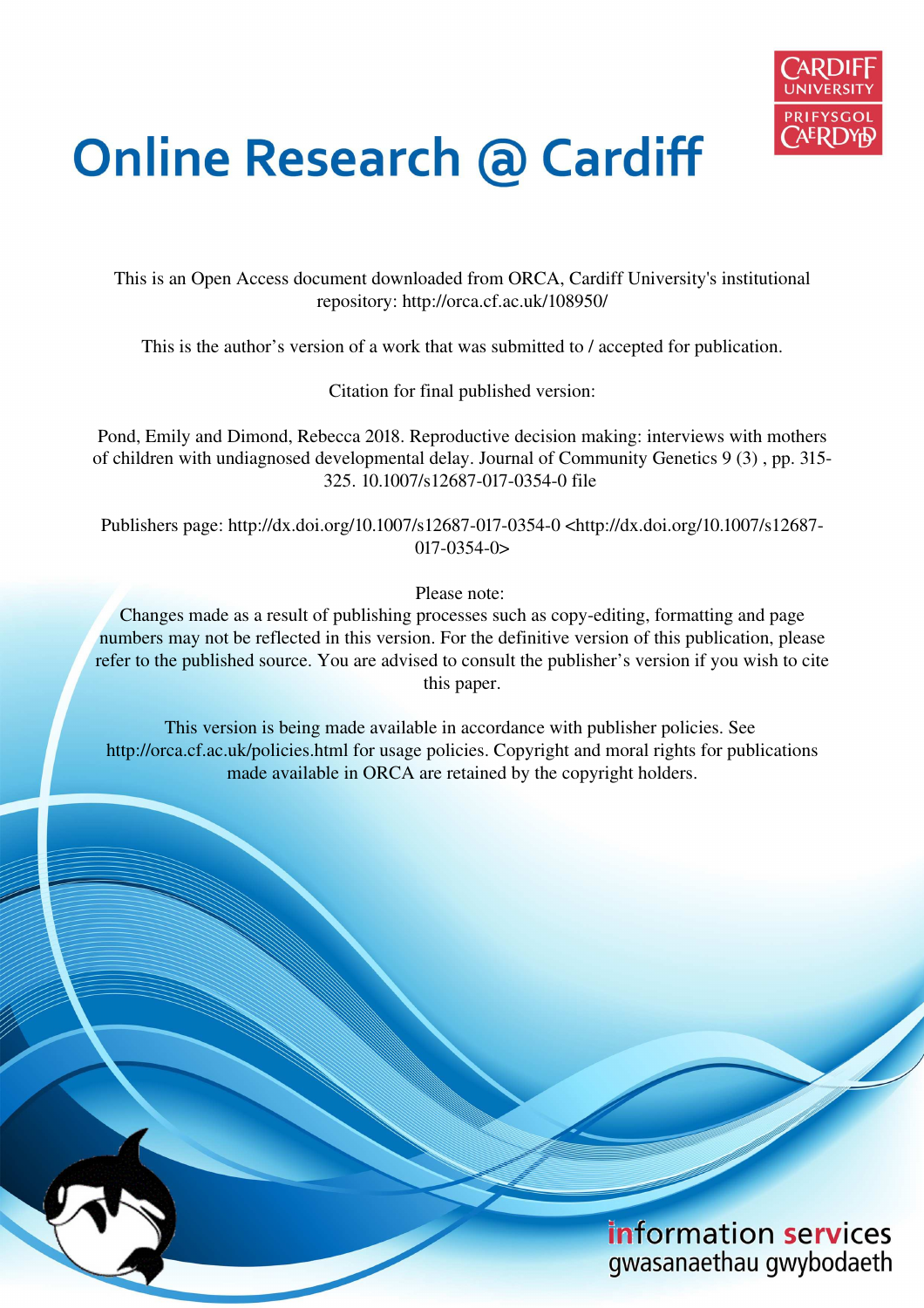| $\mathbf{1}$   | Reproductive decision making: Interviews with mothers of children |
|----------------|-------------------------------------------------------------------|
| $\overline{2}$ | with undiagnosed developmental delay                              |
| 3              |                                                                   |
| 4              | Emily Pond <sup>1</sup> and Rebecca Dimond <sup>2</sup>           |
| 5              | <b>Wessex Clinical Genetics Service,</b>                          |
| 6              | Level G, Mailpoint 627                                            |
| 7              | Princess Ann Hospital                                             |
| 8              | <b>Coxford Road</b>                                               |
| 9              | Southampton                                                       |
| 10             | <b>SO16 5YA</b>                                                   |
| 11             |                                                                   |
| 12             | Emily.pond@uhs.nhs.uk                                             |
| 13             | Tel: 023 8120 6170                                                |
| 14             | Fax: 023 8120 4346                                                |
| 15             |                                                                   |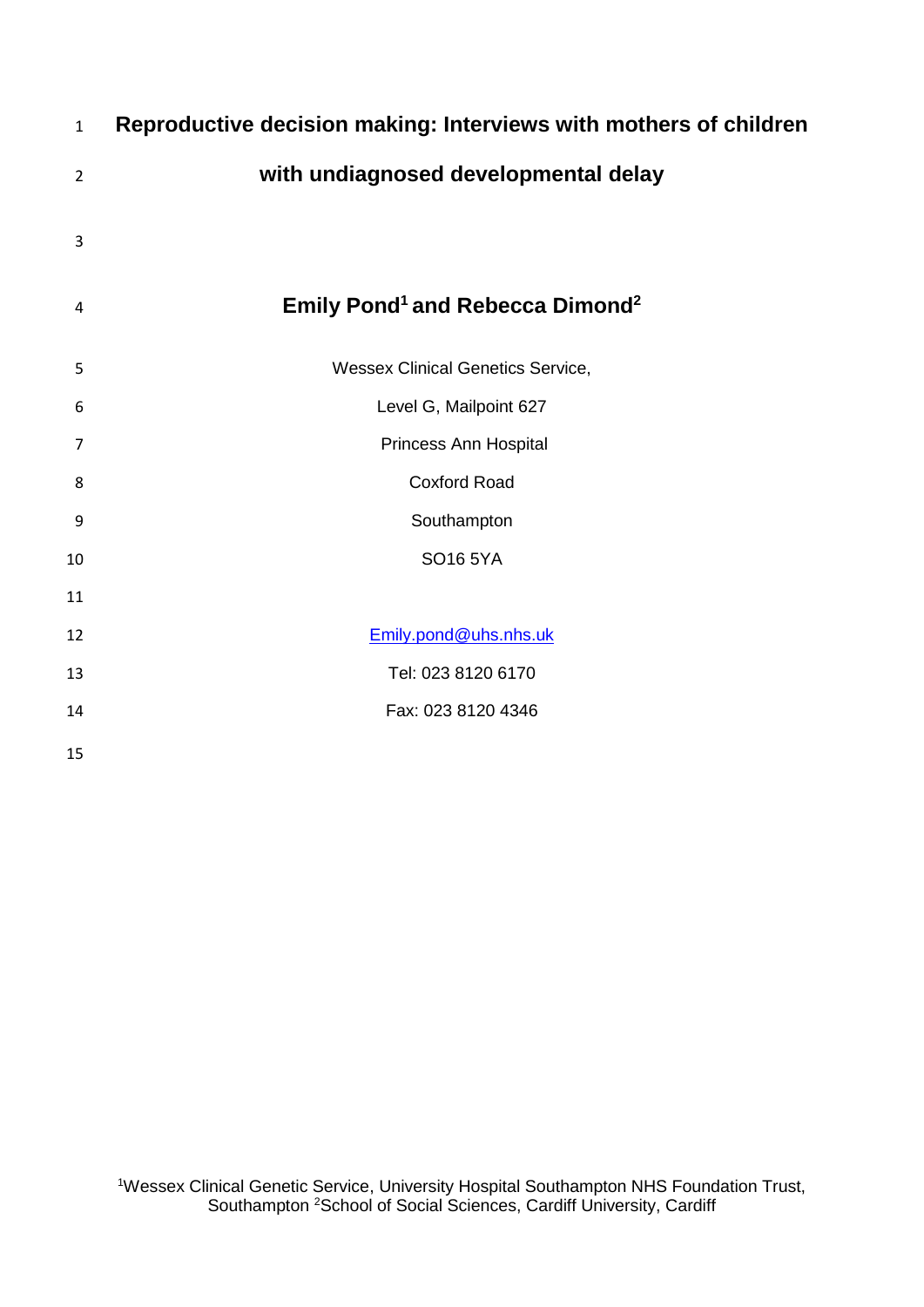**Abstract** 

Reproductive decision making is complex and personal. Having a child with undiagnosed developmental delay can further complicate these decisions, as recurrence risks are unknown. This qualitative study is an exploration of the experiences of parents who have a child with an undiagnosed developmental disorder; focusing on their reproductive decisions. The aims of the research were to explore the reproductive decision-making process and examine the factors that influence these decisions. Data were collected from in-depth semi-structured interviews with five mothers of children without a diagnosis. Transcripts were analysed using an interpretative phenomenological analysis. Analysis identified five factors that were considered by participants when contemplating reproductive decisions: Future uncertainty, perceptions of risk, the potential impact a child would have on their current children, expectations of a family and the desire for another child. Being aware of the factors that influence reproductive decisions for these mothers and being sensitive to them can enable genetic counsellors to carry out their role more effectively; as they are aware of the factors that need to be discussed and explored before a decision is made. **Key words:** Developmental delay, reproductive decisions, diagnosis, undiagnosed, genetic Counselling. **Introduction**  Even with the most recent advances in genetic technologies a large proportion of children with developmental delay do not have a molecular diagnosis (Lionel et al 2017). Whilst clinical diagnoses may be given to the individual symptoms, the lack of identification of a genetic mutation means that there is no causal explanation for the child's condition, no recurrence risk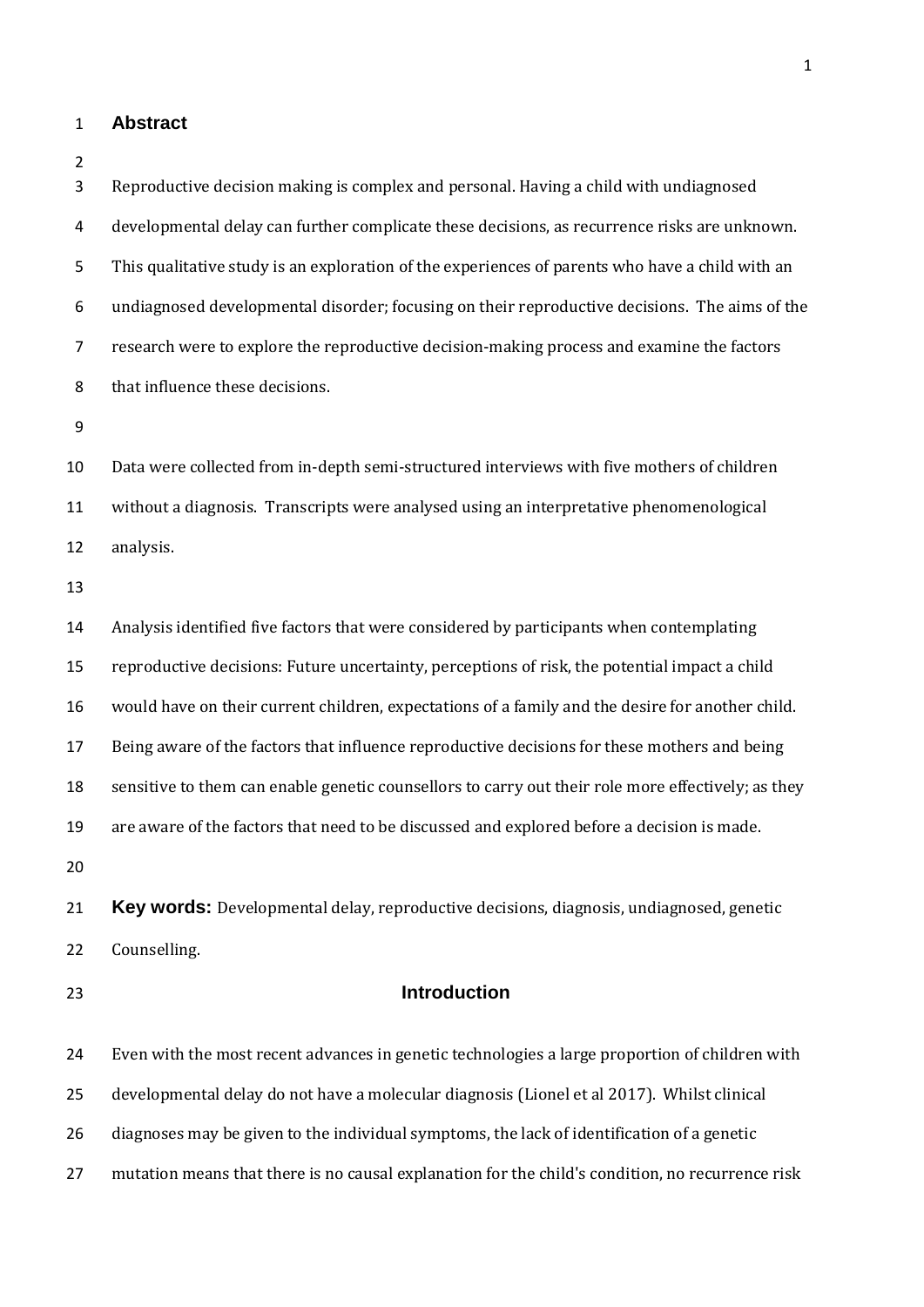1 for future pregnancies and no prediction for what the future may hold for the child's health. The experience of living without a diagnosis has been explored previously (Graungaard and Skov 2006; Lewis et al 2010; Makela et al 2009; McLaughlin et al 2011; Rosenthal et al 2001) and a recurring issue that these studies have raised is that without a diagnosis reproductive choices are restricted. There is a risk that future children may also have the same condition, however this risk cannot be given in terms of probability because the genetic mutation has not been identified; therefore it is not possible to predict whether this mutation has been inherited from one or both of the parents, or whether it occurred in the child during fertilisation (this is known as a de novo mutation). Without a genetic diagnosis reproductive options are limited, as genetic testing cannot be offered.

#### **Literature Review**

#### **Living Without a Diagnosis**

 A diagnosis is thought to help with coping, after the birth of a disabled child. Graungaard and Skov (2006) found that the search for a diagnosis and thus a prognosis is driven by a need to know what the future may hold for their child. There is a hope that a diagnosis will provide further treatment options so that parents can actively help their child and being able to help greatly reduced the emotional stress related to having a child with disabilities. Parents can find 19 it difficult to accept that their child's coexisting symptoms suggest a permanent condition when their child does not have a diagnosis (Graungaard and Skov 2006). Future uncertainty can leave parents feeling out of control of their situation, unable to plan for their future and feeling 22 unprepared to handle what it may bring. This can lead to emotional issues that persist over time particularly relating to the uncertainty of the future for their child and the recurrence risk in future pregnancies (Lewis 2010). High levels of anxiety and stress in parents were reported in a study by McLaughlin et al (2011) due to the lack of options to inform and support the decisions made in regard to their undiagnosed child, their siblings, and future reproductive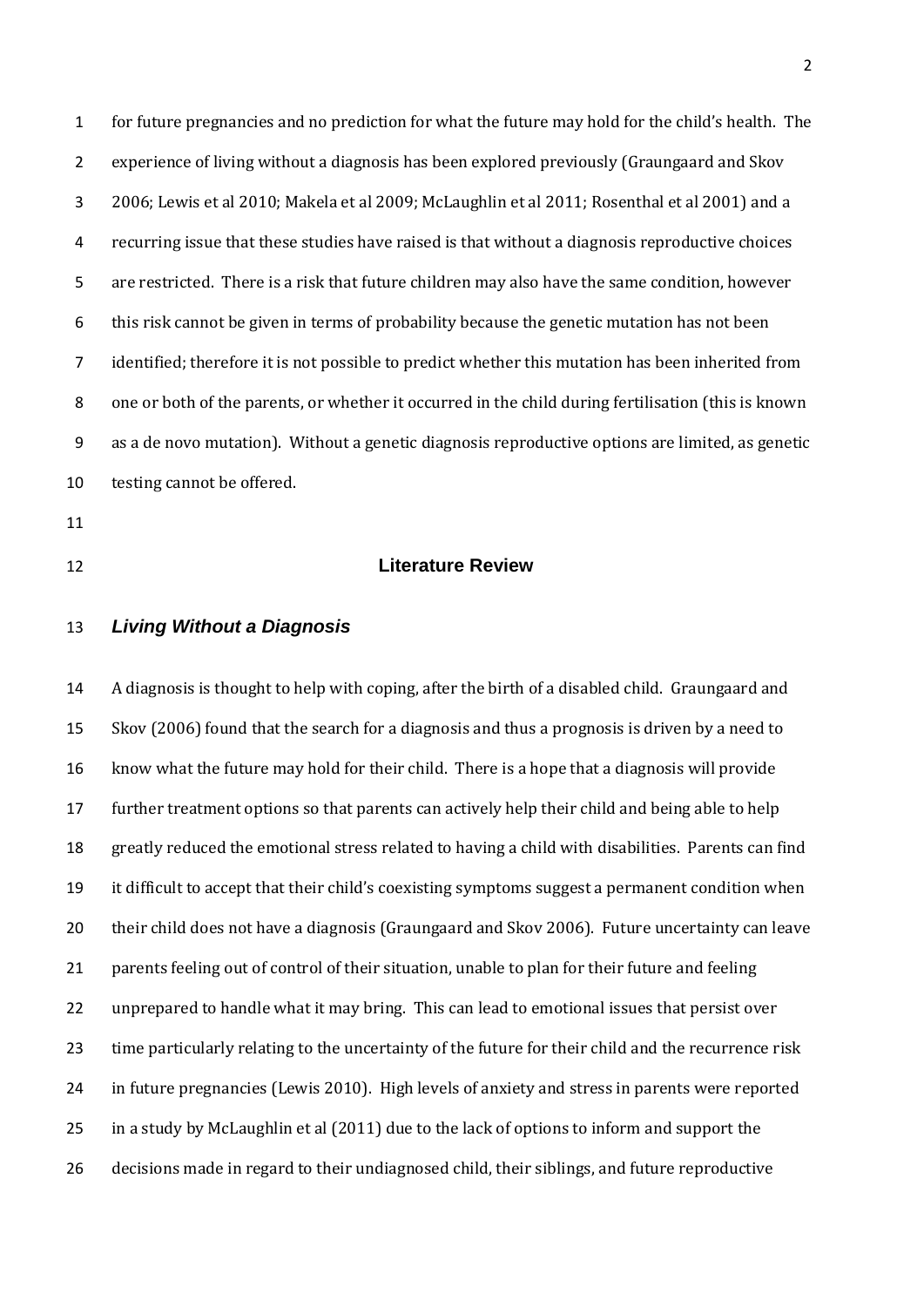choices. However, a diagnosis is not seen as a positive for all parents. For some parents a sense of guilt and responsibility is felt as they come to terms with the inheritance (Kay and Kingston 2002; McLaughlin et al 2011).

Social reasons for wanting a diagnosis have also been identified (Lewis et al 2010; McLaughlin et al 2011; Rosenthal et al 2001). A diagnosis provides validation and acceptance of the condition and criticism of bad parenting can be dismissed when an etiological cause for challenging behavioural issues is given, providing parents with some emotional relief (Makela et al 2009). Access to help and support is more readily available when a diagnosis is recognised with some services withholding support until a diagnosis is made (Rosenthal et al 2001). Parents report feeling isolated and alone, as their child does not fit into a known support group (Lewis et al 2012).

#### **Reproductive Decision Making**

 The reproductive decisions that people make in circumstances of genetic risk are complex and emotional. Many couples do not ever reach a firm decision, and the decisions that are made may change over time. Factors that influence these decisions include risk information and perceived risk (Lee et al 2013), social context (Decruyenaere et al 2007), personal experiences of the genetic condition (Donnelly et al 2013; Peters et al 2002) and the uncontrollable desire for a child (Decruyenaere et al 2007; Myring et al 2011).

 Risk is one of the main deciding factors, cited as influencing the reproductive decisions of those 23 at genetic risk. However, it is not just the risk itself, but the individual's perception of the risk. Lee et al (2013) found that of a group of women with a diagnosis of epilepsy, 25% decided to have fewer children and this decision was found to be associated with an amplified perception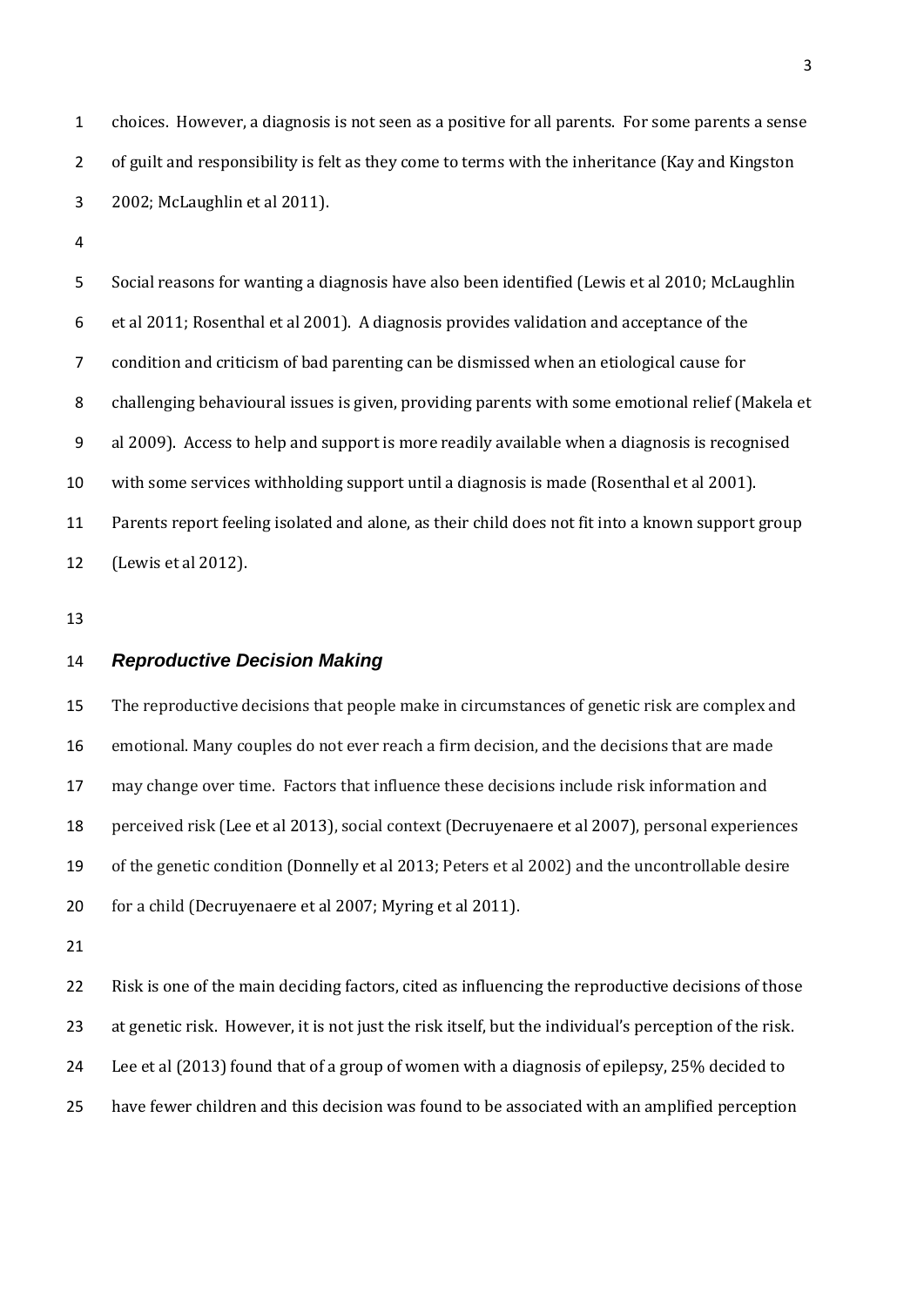of the risk of their child developing the condition. When a diagnosis is unknown a risk figure of recurrence cannot be given.

Personal experience of a disorder has also been shown to influence reproductive decisions, as shown in a study carried out by Peters et al (2002), in which participants that had a family history of Marfan syndrome or had suffered an aortic dissection due to the disorder were less likely to have children. Similar results were obtained from a study by Donnelly et al (2013), in which women who had a positive test result for a *BRCA1* or *BRCA2* mutation used their values and personal experiences of the disease to weigh up the negative aspects of the cancer predisposition versus the positive motives of having a child. Some used the future uncertainty due to the incomplete penetrance of the *BRCA* mutation to validate having children. The difficulty of the decision was also associated with the impact that cancer had on their lives; if this impact had been manageable these decisions were reported as less problematic than if the cancer had a large negative impact.

 The notion of responsibility is one that stands out in the research and accounts of reproductive decision making (Boardman 2014; Donnelly et al 2013; Kay and Kingston 2002; McLaughlin et al 2011). A theoretical model of responsibility proposed by Downing (2002), depicted in Figure I, was designed to summarise how those at risk of Huntington disease and their partners confront reproductive decisions. The initial basis is the awareness of the risk, which identifies reproduction as problematic. This increasing awareness forces people to reconsider their specific situation, such as the nature of the risks, their fertility and their relationships. These elements are then redefined to their personal situation; This occurs by actively or cognitively rearranging the elements to create a different story and is influenced by these factors as well as 24 the personal values the individual or the couple hold, how they perceive the future and the support available to them. Redefining allows people to tell different stories when consequently accepting, modifying or avoiding the risks. Downing (2005) found that the value of 27 responsibility dominated participants' stories and therefore this was classified as the core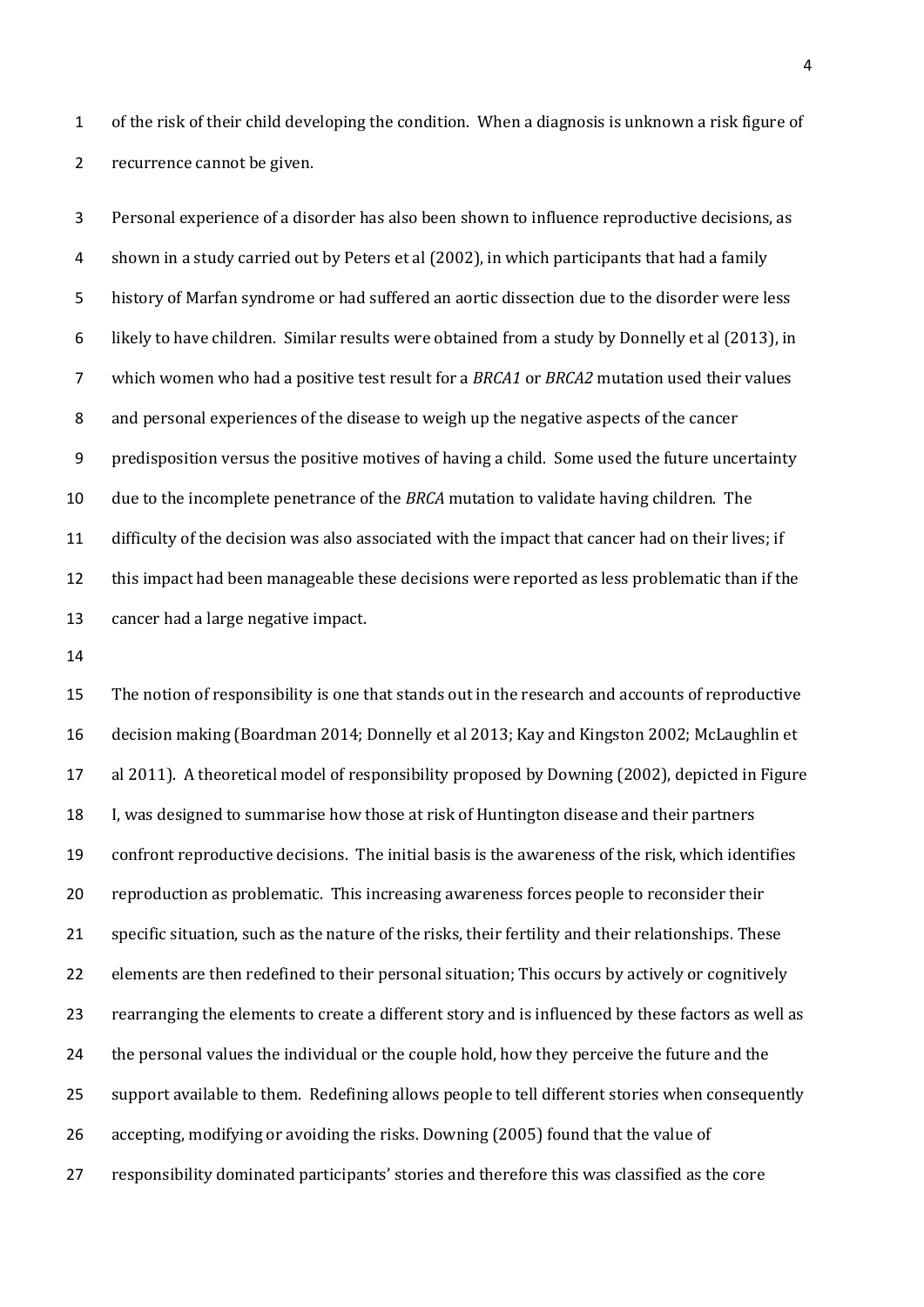concept for the model. Although the risks facing those at risk of Huntington disease differ from those of parents of a child without a diagnosis, this model appears to fit with other accounts of reproductive decisions and will provide a theoretical framework for comparison with the results of the current study.

Reproductive decision making has been explored in the context of several different genetic disorders which illustrate the complexity of these decisions and the number of factors that 8 influence the outcome. Exploration of parents' experiences of living without a diagnosis confirms that one of the main reasons for wanting a diagnosis is to provide information for future reproductive decisions. Despite this lack of information, couples in this situation still make reproductive decisions, whether they choose not to have any more children, or whether they take the risk and conceive again. Yet there is no available research that explores how these decisions are made and the factors that influence them. The purpose of the current study was to explore reproductive decision making in a sample of parents who have a child without a diagnosis. Gaining a better understanding of the reproductive decision making process for this population sample may help genetic counsellors to facilitate decision making more effectively. 17 The major research question investigated in this study was "What factors do parents consider when making reproductive decisions, after having a child with an undiagnosed developmental 19 disorder?"

- 
-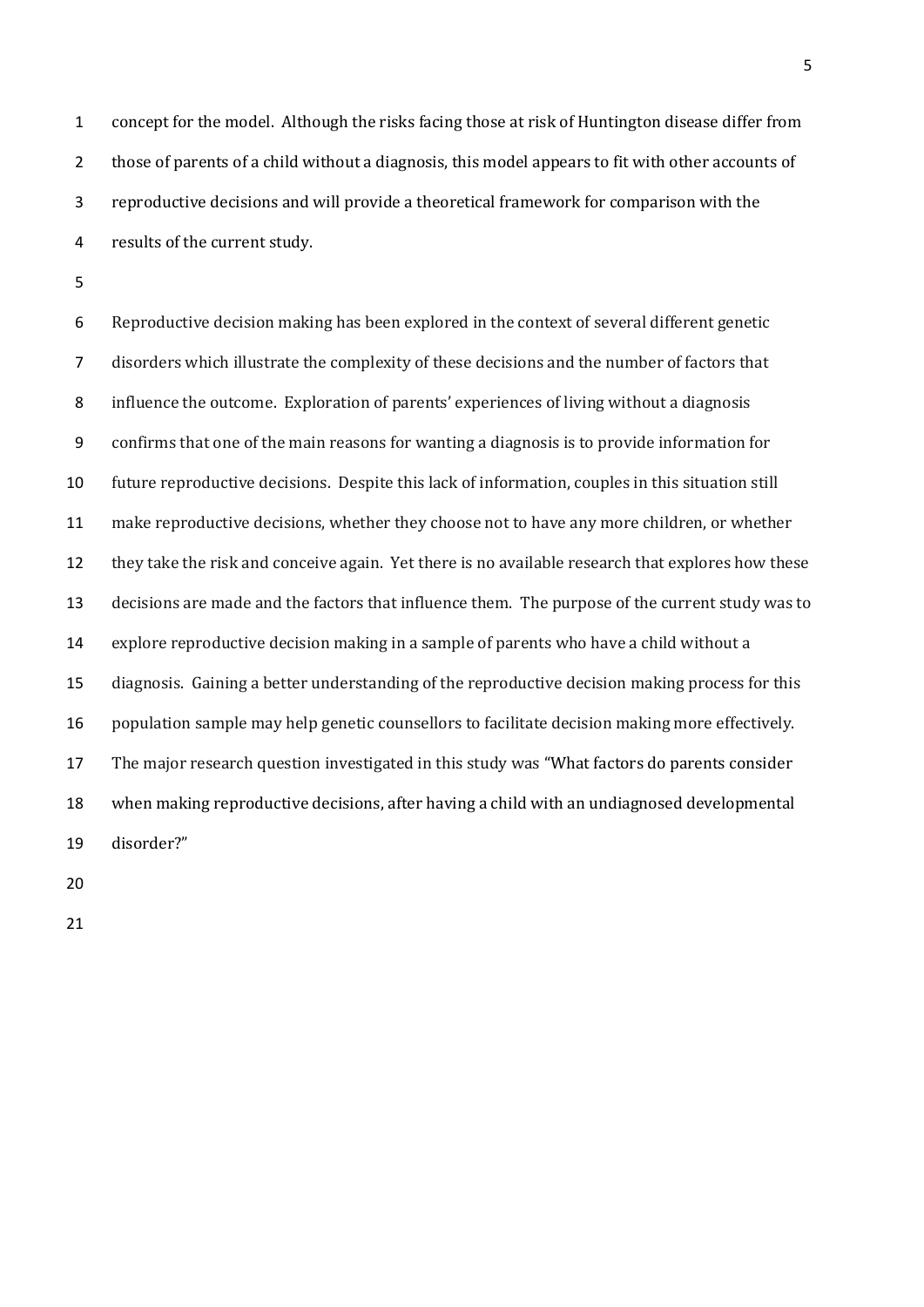



3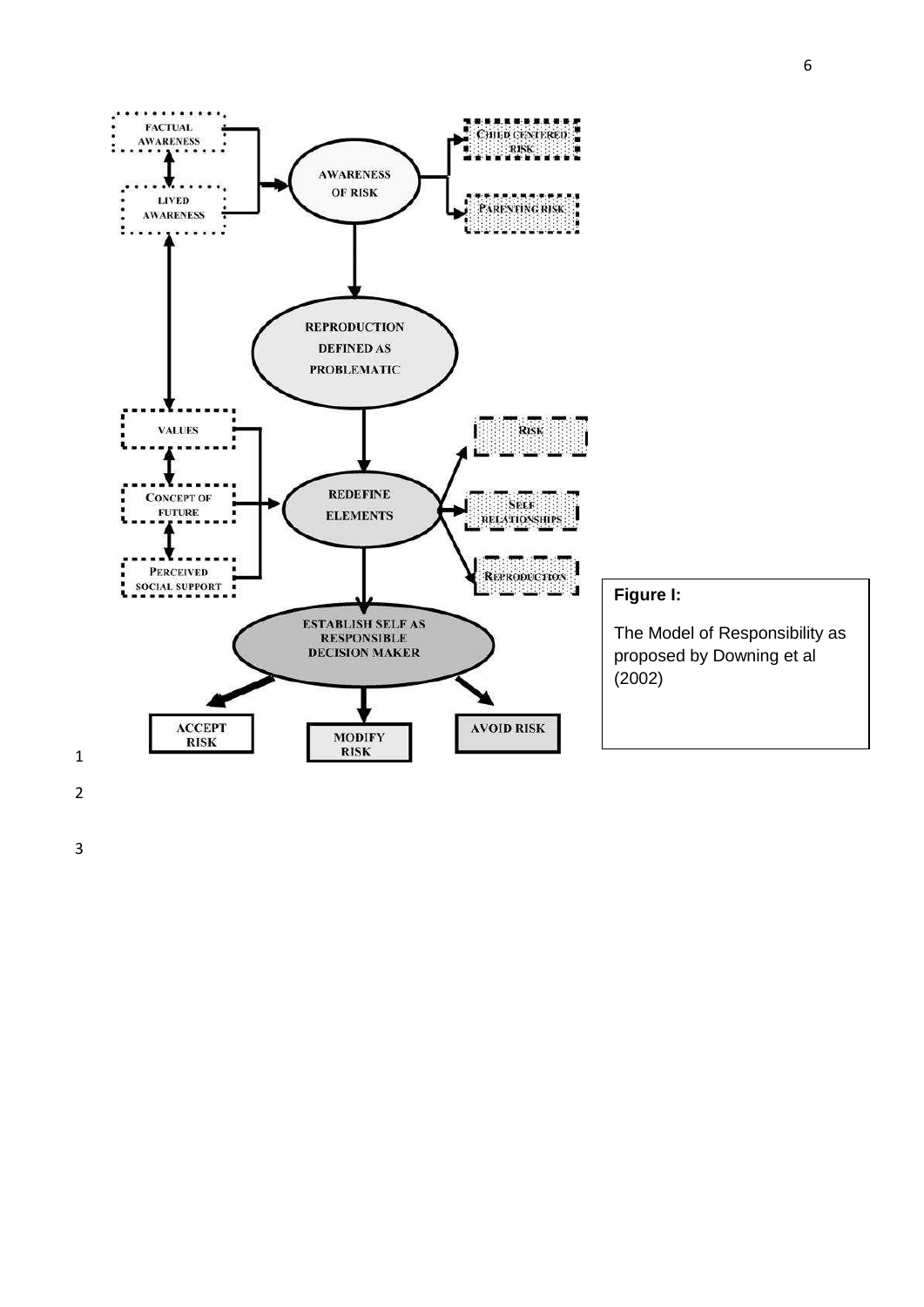#### **METHODS**

2 In this study qualitative research techniques were used to gather the experiences of parents who have a child with an undiagnosed developmental disorder, to understand their view points, thoughts and feelings and not predetermine their answers in a quantitative approach.

#### **Procedures**

Ethical approval was obtained for this study from the Cardiff University Research Ethics Committee. The respondents in the study were recruited with help from the charity SWAN UK, who posted an advert for the research onto their website and links to this were posted on their Facebook page and Twitter. The advert was also printed in the SWAN UK January newsletter. The advert advised that individuals who were interested in participating could contact the researcher by email or post. Interested participants who contacted the researcher were sent a consent form and information sheet, which provided details about the research and interview process, as well as their rights in terms of withdrawal from the study. This information was clarified again verbally at the start of the interview. Consent forms were returned to the researcher before the interview took place. Telephone interviews were carried out by the first author. An interview guide was developed and used as a loose structure aimed at eliciting data relevant to the research question and aims. Open-ended questions were used to encourage the participant to lead the content and direction of the interviews, whilst also not limiting the responses of the participant. Additional questions were asked in order to clarify or prompt further detail. Participants were interviewed via telephone, and the interviews varied in length from 27 minutes to 56 minutes.

#### **Data Analysis**

 Data were collected using semi-structured interviews which were audio recorded and transcribed verbatim by the researcher. Pseudonyms are used for participants in order to protect their confidentiality. The transcripts were analysed by the first author using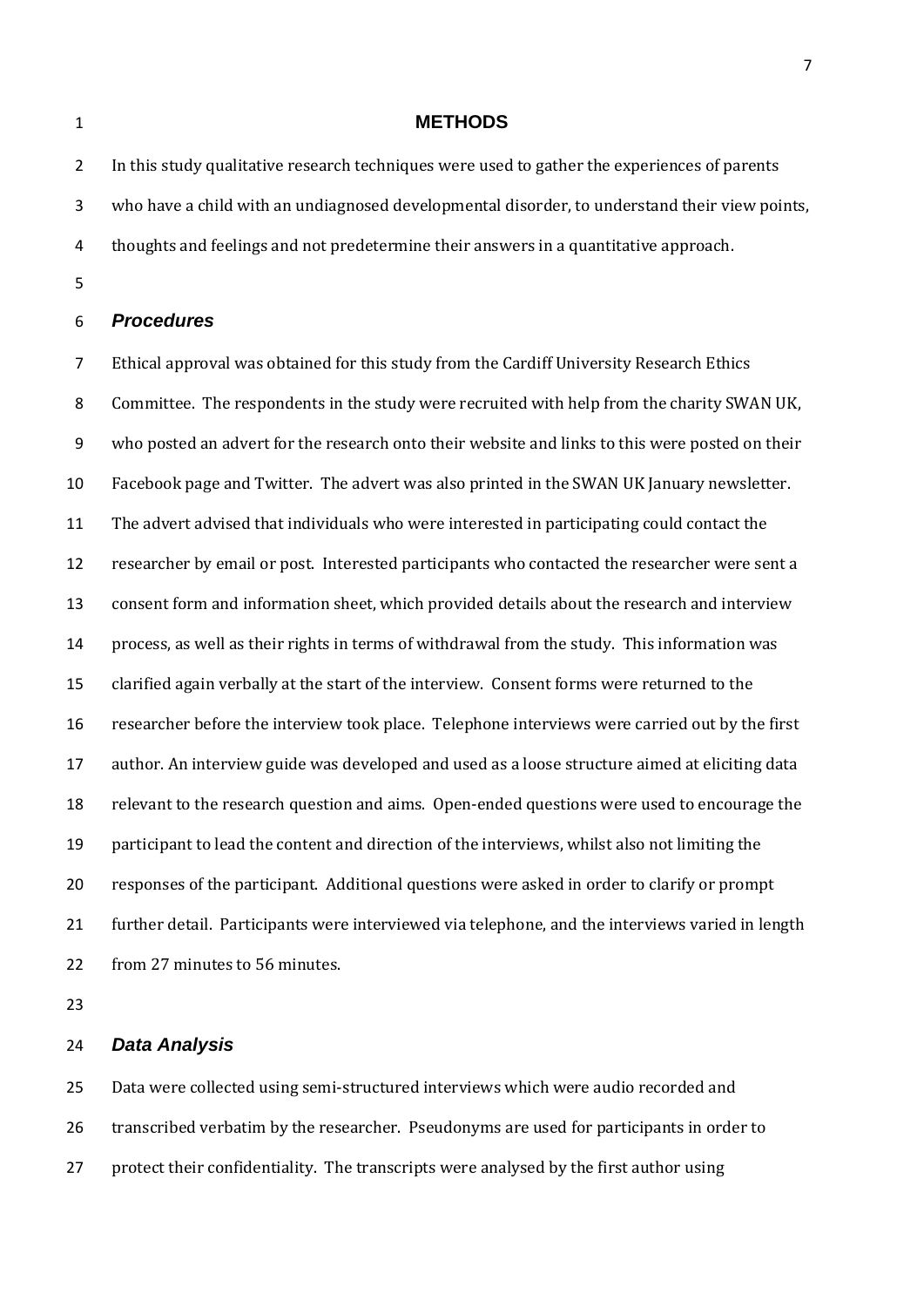interpretative phenomenological analysis (IPA) following the guidelines laid out by Smith and Osborn (2008). The interview transcripts were read repeatedly and key words and phrases were highlighted. Notes were made alongside the transcript on emerging themes. Emergent themes were identified and labelled with a word or phrase to represent them. Frequent and significant themes were then clustered together into superordinate themes that appeared to describe the connections between them. Although the themes emerged from the data, an attempt to see the world as the participant perceives it was made by the researcher; therefore the analysis necessarily involved an element of interpretation by the researcher. In order to reduce single researcher bias the first author practised reflexivity, which is the process of self- reflection that allows one to develop an understanding of how their own background, experiences and beliefs impact the research process (Finlay and Gough 2003). This allowed 12 identification of one's own assumptions which can shape and influence the study design and analysis of the data (Roulston 2010; Hayes 2012). Each transcript was first analysed in isolation, then similarities and differences in themes across all interviews were identified. The second author reviewed the coding and themes generated in order to highlight inclinations for certain types of interpretations and explanations and suggest alternatives to help reduce bias and increase the rigor of analysis.

#### **Participants**

 The five participants were all female and had one child with an undiagnosed condition. Two of 21 the participants also had an older child and another participant had adopted a child after the birth of her son. One of the participants received a genetic diagnosis for her child between expressing an interest in the study and the date of interview. This participant was included in the study, but questions during the interview focused on her experience of reproductive decision making before the recent diagnosis. Any quotes used relating to decisions and experiences after receiving a diagnosis are clearly reported. For more information on participants see Box I.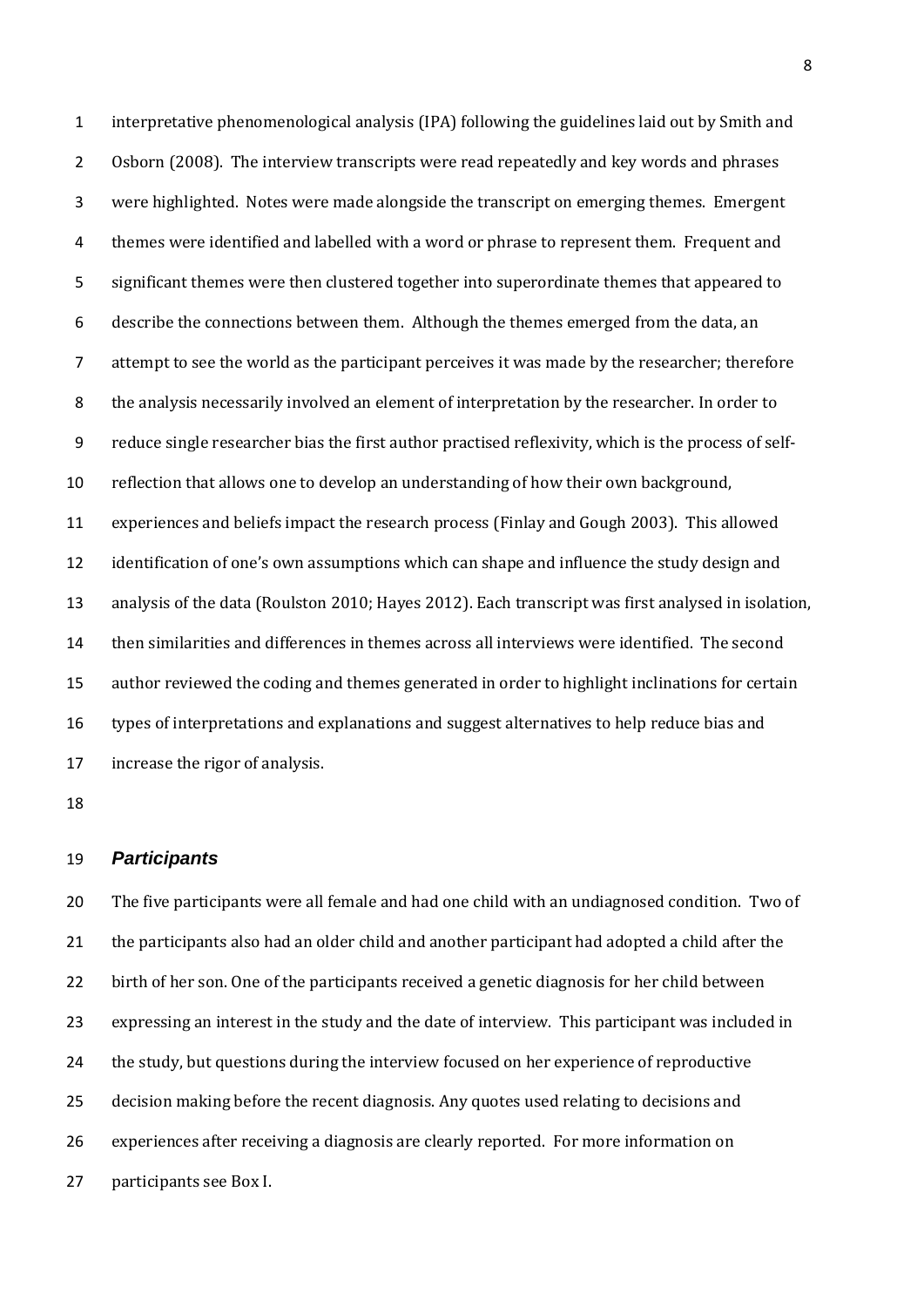#### **Results**

### **Factors that Influence Reproductive Decision Making**

Reproductive options are limited for families without a diagnosis. Without a known mutation, genetic testing is not available for future pregnancies. The only options available are taking the risk of having another affected child, adoption, or not having other children. Of the five participants, three decided not to have more biological children and two hoped to have another child in the future. Three of the participants had considered adoption when making reproductive decisions; one had adopted a child before the interviews took place, another had considered adoption but has since decided against it, and the third participant was still considering adoption as a future option. Factors that were found to impact the reproductive 12 decision were "future uncertainty", "perceptions of risk", "impact on the child", "expectations of 13 a family" and "desire for another child". Themes are presented with quotations from the interviews.

#### **Future uncertainty**

16 A diagnosis provides a family with more information about their child's condition; they can look 17 at other people's experiences of the condition and are often given information on signs and symptoms to be aware of, life expectancy, management and what the child is likely to achieve. Without a diagnosis, the majority of participants found it difficult to plan for the future, as the future is so uncertain:

**Shelly:** It's horrible, absolutely horrible, because you don't know what you can plan for 22 the future ... I mean I've put my son's DLA money away which I've been told is wrong and I 23 keep getting told off for it, that I should be using it for him for like now, but I'm like I'm not 24 exactly loaded I don't have a lot of money so I want him to have something when he gets 25 older when I'm not about.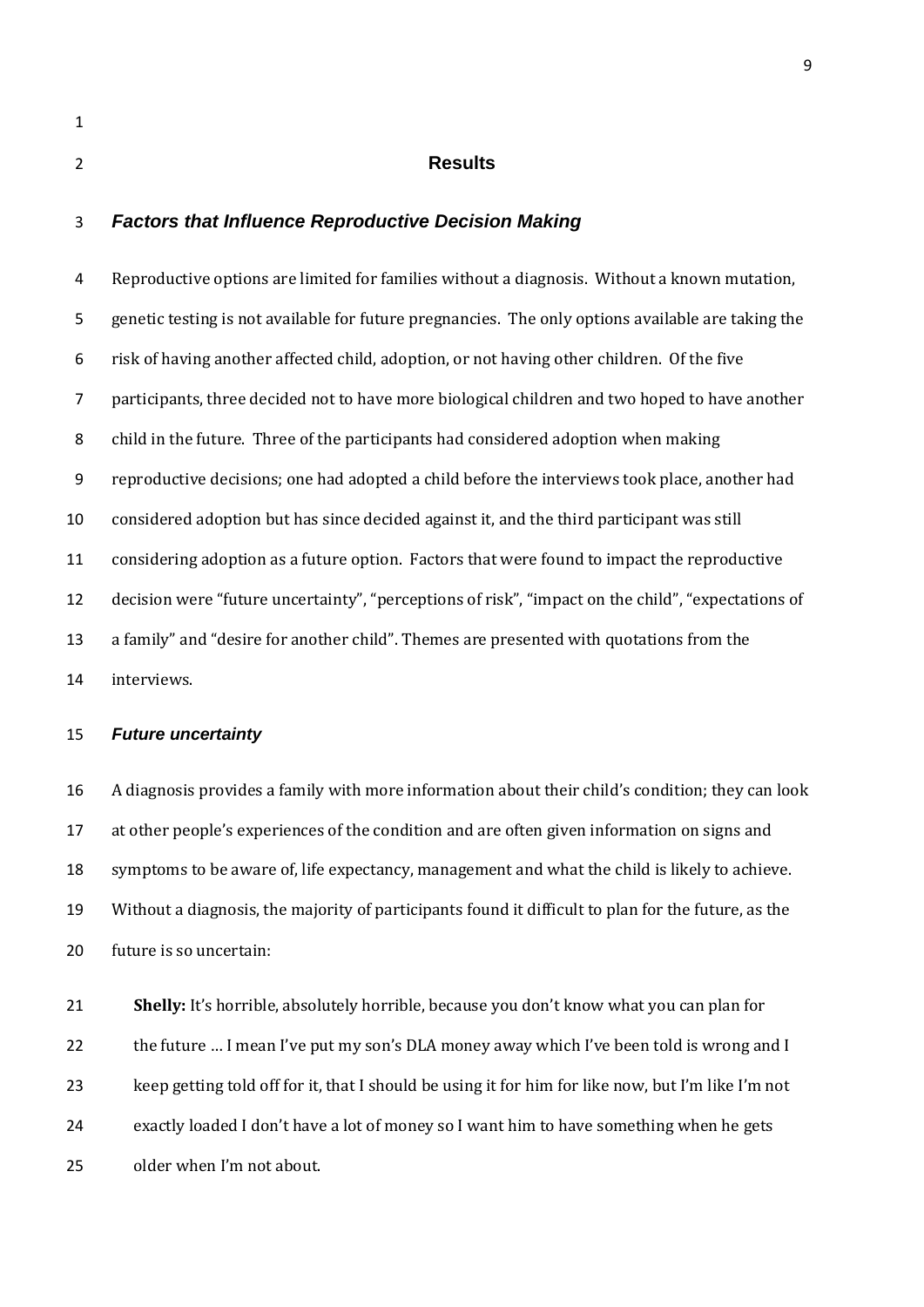| $\mathbf{1}$   | Shelly is trying to plan for an unknown future. She doesn't know what life holds for her son,                          |
|----------------|------------------------------------------------------------------------------------------------------------------------|
| $\overline{2}$ | but also does not want him to suffer because of a lack of preparation. The practical                                   |
| 3              | challenges of not having a diagnosis were often cited as frustrations for parents:                                     |
| 4              | Fiona: Not having a diagnosis is a right royal pain in the shirt. You fill in a form and you                           |
| 5              | have to write a list of somethingWith the symptoms if you write them all down, takes                                   |
| 6              | two, two pages of A4. Umm, so it's a nightmare  umm  so in that respect not having a                                   |
| $\overline{7}$ | diagnosis, not having any kind of prognosis, are we expecting him to live until he is a                                |
| 8              | teenager? And is something going to happen?  because you don't know, you live                                          |
| 9              | everyday as if it's the last, because you don't know.                                                                  |
| 10<br>11       | Melanie and Lucy both describe the uncertainty as a physical pain that has the power to hurt<br>them and their family: |
|                |                                                                                                                        |
| 12             | Melanie: And you don't know what's coming, that's the worst of it, you have no idea                                    |
| 13             | what's about to come round and hit you.                                                                                |
| 14             | Lucy: I think my partner would cope a lot better if he can know sort of know where                                     |
| 15             | Daisy's life is sort of going  I mean I, I've faced fact that we might never know  and I                               |
| 16             | think that, that's going to hurt him more than knowing is not knowing and my parents, I                                |
| 17             | think my parents would cope a lot better saying this is the reason for why she is the way                              |
| 18             | she is  rather than going we just don't know.                                                                          |
| 19             | These extracts vividly illustrate how difficult it can be to live without knowing what to expect                       |
| 20             | from their child's condition; living in fear that every day may be the last they have with their                       |
| 21             | child. Not knowing what to expect can mean that the pain and shock, if something bad                                   |
| 22             | happens, is elevated. Without a diagnosis there is no indication as to how the disorder may                            |
| 23             | progress, or what signs and symptoms to expect. In contrast, Judy focused less on the future                           |
| 24             | and more on the present moment:                                                                                        |
|                |                                                                                                                        |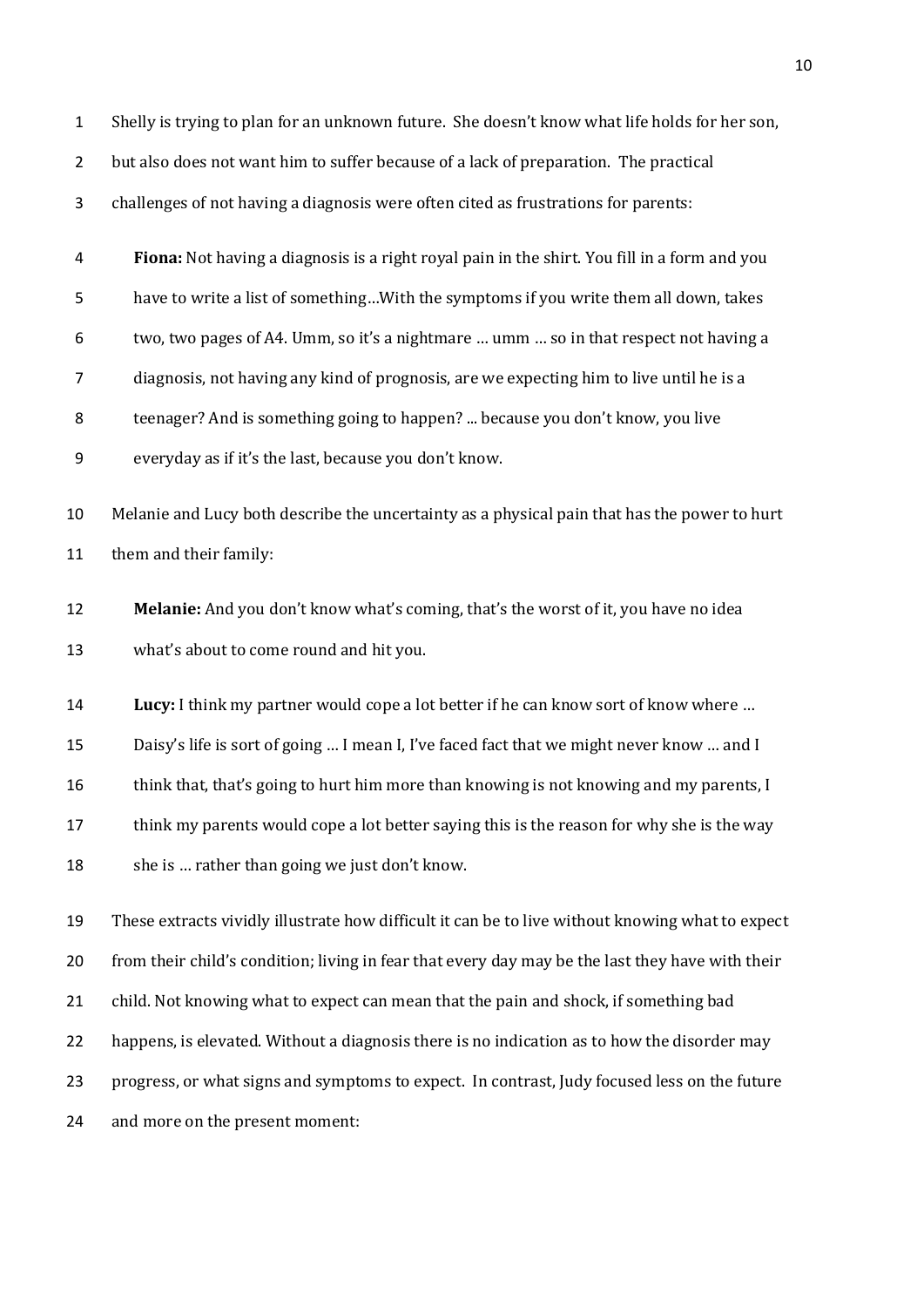**Judy:** [)]n a way we had become full of hope…because, every test would come back negative, so after such long lists of tests coming back negative, we started thinking and getting used to the idea of perhaps, you know, we would never find out for sure, but that our son was *progressing* … every doctor that sees him sees that he is getting better, as 5 they don't know what kind of, umm, milestones he is ever going to achieve ... but they are *very* encouraging, the fact that he is going forward ... very quickly instead of going backwards or just, you know, plateauing … you know.

Judy appears to view a diagnosis in a negative frame. As more and more tests did not confirm a genetic condition she began to gain hope that a condition would not be identified. She focused on how her son was progressing and this allowed her to enjoy the present moment rather than fear the uncertain future ahead.

 Not having a diagnosis left parents feeling isolated and frustrated. Having to explain lists of 13 symptoms rather than give a name for their child's disorder and not knowing what to expect, meant that they were continuously searching for an explanation. The future uncertainty not only changed the way families lived their lives, but also added a new level of complexity to reproductive decisions.

#### **Perceptions of Risk**

 Not knowing the cause of a condition means that health professionals are unable to predict the likelihood of the condition affecting another pregnancy. This probability is called the recurrence risk. Having no recurrence risk figure was the biggest concern for all participants. The lack of a probability made the risk too big for most and this was a gamble they were not willing to take:

 **Fiona:** Well we were actually biologically not going to have any more because the risk was so big … there was no numbers on it, no nothing, no indication at all. The uncertainty, too big.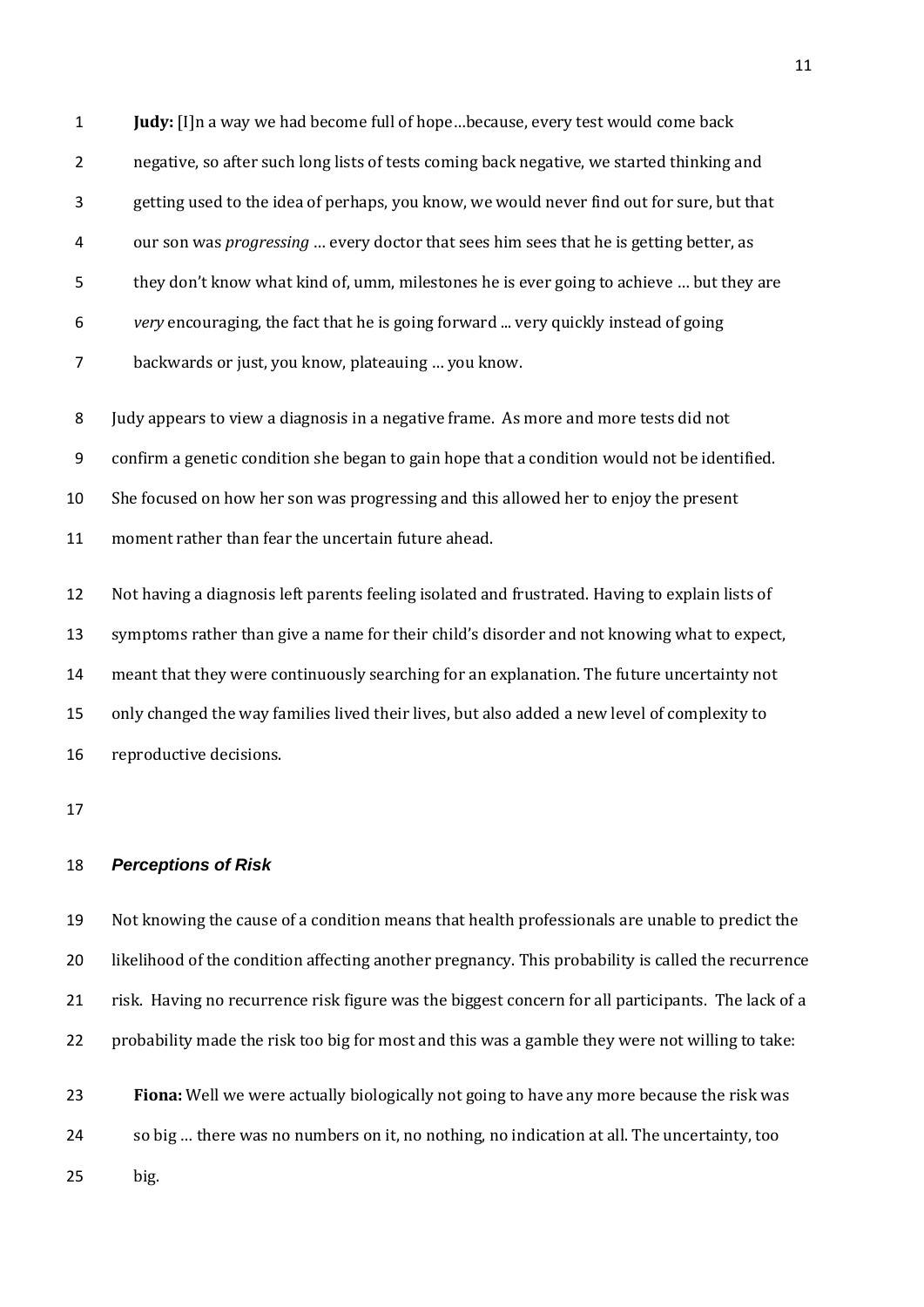Fiona quantifies the uncertainty in an attempt to visualise the risk. This lack of a probability is viewed as a large risk for Fiona who is not only considering the recurrence risk of having another child with the same condition, but also the risk of doing so without having a risk figure or probability. Whilst some participants focused on the lack of risk figures, Lucy wanted complete certainty if she were to consider having another child:

**Lucy:** [T]hereǯs no guarantee that youǯre not going to get another child like Daisy … if I 7 could get given guarantees then ... I might think about it eventually, but ... no, I, I think I've pretty much firm on the no.

Needing a guarantee is not something that can be given in any pregnancy, but the need for this demonstrates the fear that uncertainty can cause. For Shelly the worry is still present even though she is with a different partner:

**Shelly:** [I]t's just kind of like a constant ... worrying and obviously I do want another child, 13 and it's like y'know how do you know whether or not it will happen again and especially with it being a different dad as I think some things link to him and obviously because we 15 don't know which side this has come from, it's like y'know who knows if this could happen again.

 Shelly recognises that being with a new partner may reduce the chances of recurrence, but this is not certain. Being in a different situation did allow Shelly to think more about having another child and she was one of the two participants who still planned on having another child.

21 Before receiving a diagnosis for her son, Judy mentioned that she had become 'full of hope' because the genetic tests were negative and her son was progressing. She started to focus less on the recurrence risk and this allowed her to start thinking about having another child: **Judy:** [S]o, with that frame of mind, we were thinking, we were, we were of two minds, we 25 were, okay if we have another child, we've got no risk figure of the same condition could,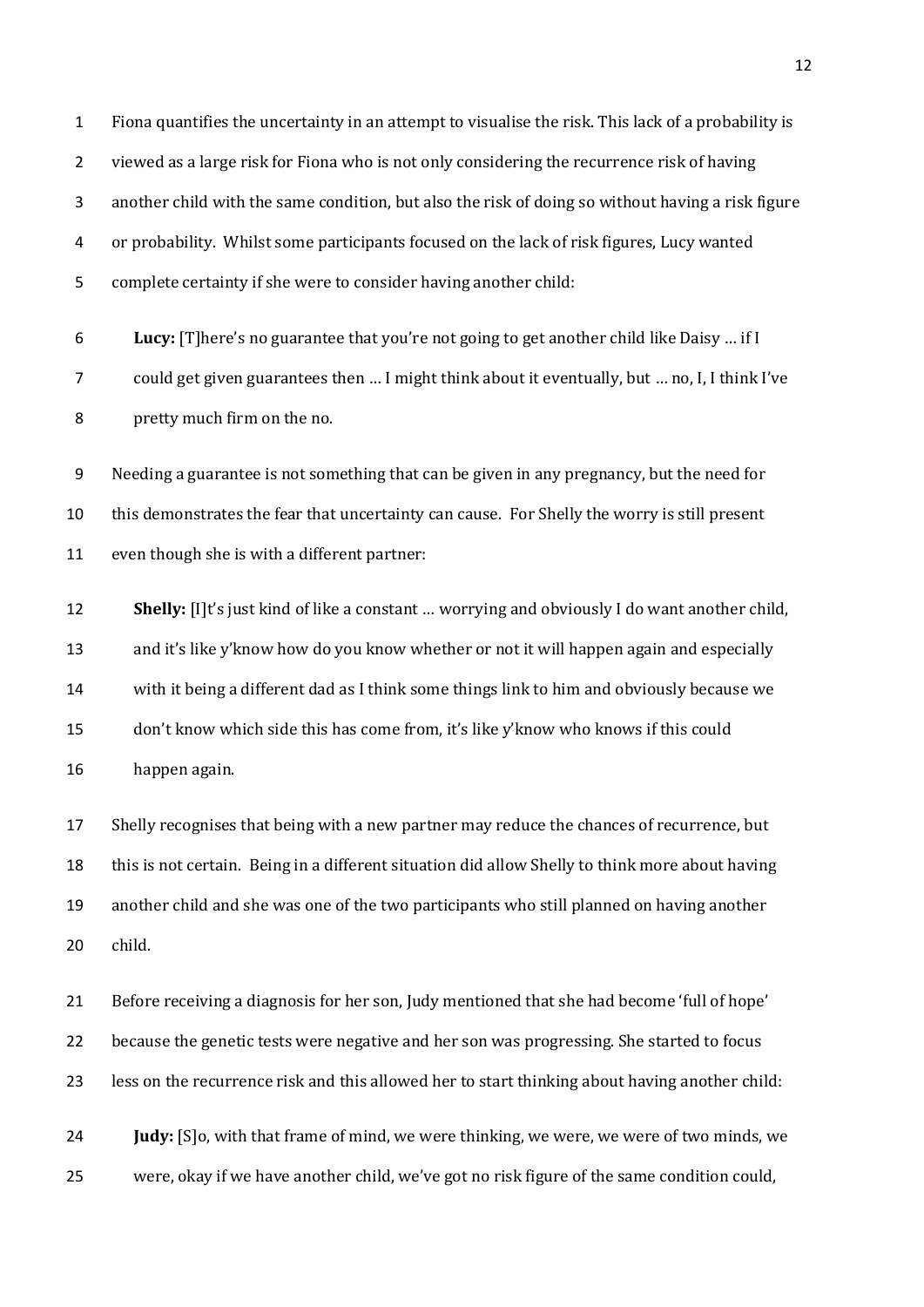you know, come out in the second child. We were thinking it was a bit scary, umm, but at the same time, because we, we were, at that moment, kind of fairly happy with how things were going … we were also, we were getting a little bit careless, to be honest, with contraception and like well if it happens it happens.

Judy weighs up the risks against her own happiness and she leaves the future to fate. The recurrence risk appears to hold less fear for Judy than for the other four participants, which enables her to consider having another child.

Of interest, Judy speaks of her upcoming genetic counselling appointment where she plans to 9 find out what reproductive technologies are available to her, now that a cause for Callum's condition has been identified. At the point of interview she had not been informed on the 11 inheritance of her son's condition:

**Judy:** I suppose I want to know about possibilities for having another baby...and I want to know about the techniques of selecting embryos without the mutation…the chances of success…you know…when using that selection technique. And if they say that the chances 15 of success are like 1...I don't know, 1 in 10,000 or something I'm not even going to try! In the above quote Judy has moved away from weighing up the possible risks to considering the chances of success of reproductive technologies, demonstrating that even with a diagnosis there are still probabilities to consider.

#### **Impact on child**

 In their interviews, the parents made it clear that although their desire for another child was strong their current child/children were the most important factor of all. Needing to be 22 emotionally and physically capable to care for the children was a top priority. Participants' views on how another child may impact their current child/children differed, and they framed 24 these to justify the decision made: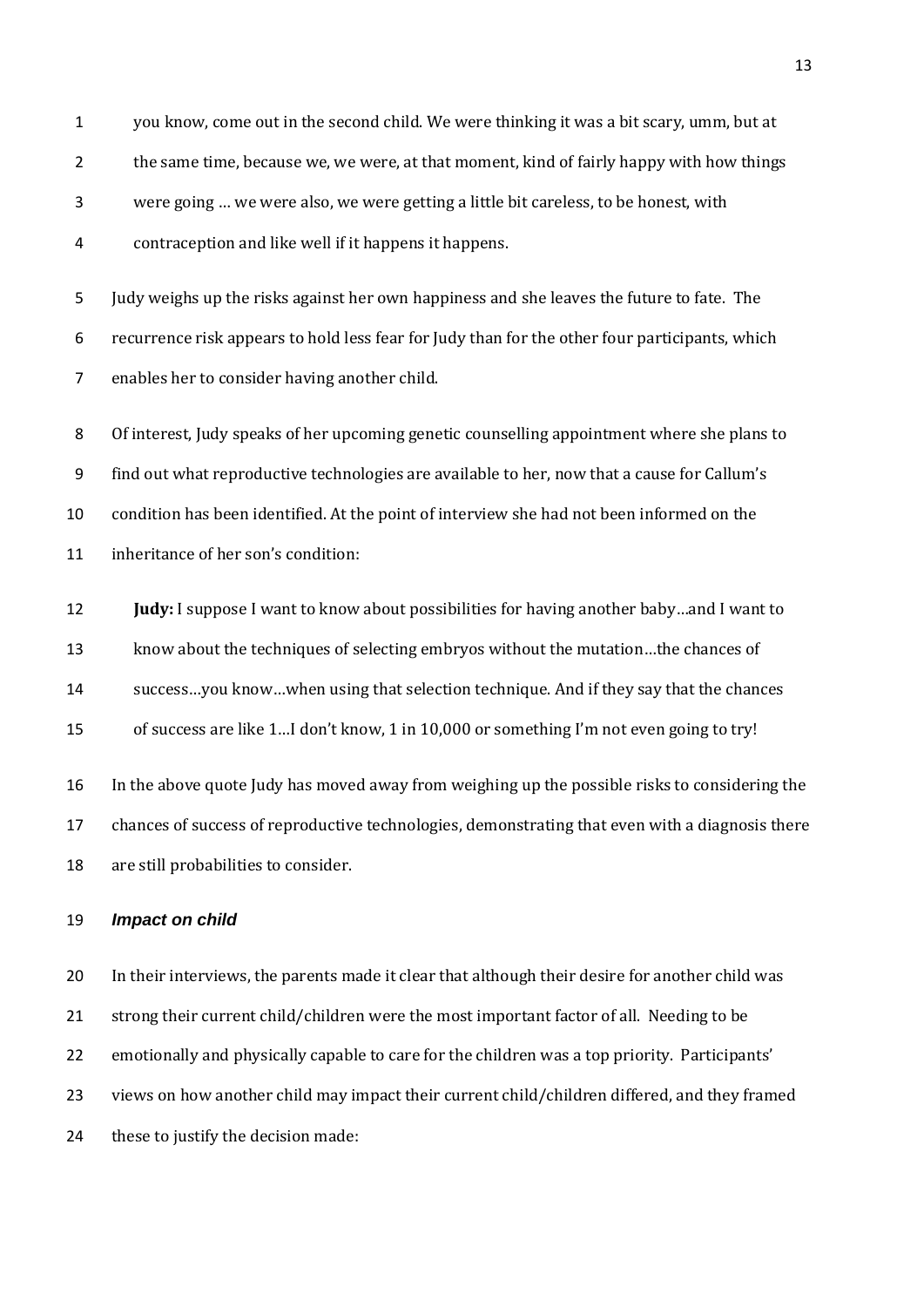**Lucy:** I didn't want to run the risk of potentially having another child ... that is the way 2 that Daisy is ... when I can put all my focus on the two that I've already got rather than, for 3 that ease of words, feel like I've let them down, like it's not like, ignoring them or anything like that, to deal with another child that could, potentially have bigger health problems or 5 could just be normal, you don't know, I wouldn't want to run the risk of doing that again ... 6 I don't think it would be fair.

Melanie had previously considered the option of adoption, but felt that this was no longer an option for her family:

**Melanie:** No not an option now, it wouldn't be fair on Ned, at so many levels it just wouldnǯt be fair, umm you know when I thought that a younger, because it would be you know they would place a younger child with us, but watching a younger child develop 12 normally and zip past him ... it ... we couldn't do that to him and also it wouldn't be fair on the child because Ned needs so much stuff sorting … you know, when I look at our diaries 14 it's just packed with Ned appointments and I just don't think it would be fair on another child you know that has come through a system already and have had that time, I just 16 don't think we could give that time to them.

 Previous bad experience during pregnancy and the need to be able to look after their child with disabilities during this time further complicated the decision for Judy, who wanted to have another child, but was concerned about the impact this would have on her own health as well as 20 her child's care:

 **Judy:** I had diabetes … gestational diabetes. And the, the whole IVF, they tell you that by stimulating the ovaries they are increasing the chances of you developing ovarian cancer in the future. So all those things, they are making me very, very scared. And I had a C-24 section and I, I would most likely have another C-section. Which it's okay, I'm not that afraid of surgery. But the one thing is the recovery period would be much longer than it was and we need to take care of the children when I am recovering … all those things …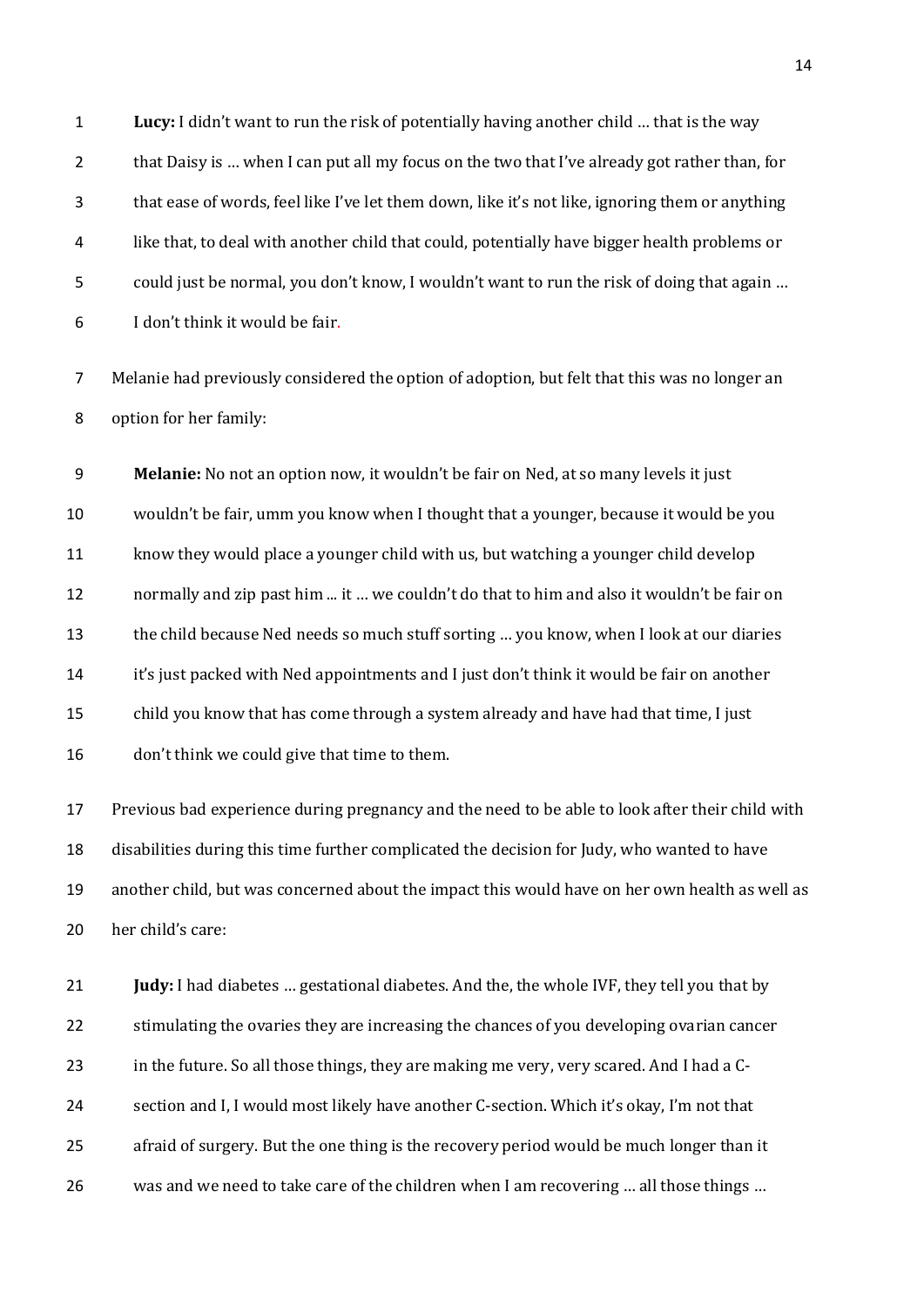my health is going to be okay. To take care of the children, especially one that has so many

… extra needs of therapy and appointments and all that.

Shelly wanted another child to help out with the responsibility of looking after their sibling when their parents were no longer around:

**Shelly:** Yeah, because obviously I would prefer maybe Scott to have another sibling so 6 that they can, y'know- I know it sounds horrible, but basically so they can help look after Rory when he gets older.

But she was concerned about how a pregnancy may impact on her own health and ability to care for her child:

**Shelly:** It's always a worry thinking, he's going to need me when I'm older to be active and 11 I don't want a pregnancy that's gonna ... knock me for six, which is why I have a kinda cut-off age.

 Reproductive decisions are complicated. Having to balance desires for a child against many other factors such as age and physical capabilities of the mother, time, finances and work commitments can be very challenging. Having a child with complex needs means that they need more time and care and having another child can impact on this, particularly if there is a risk that another child may have similar needs. By creating a cut-off age, Shelly managed to find a balance between the supports another child would provide in the family and the physical strain a pregnancy may cause on her own health. Participants could not always find a balance between their own desires and their responsibility to their child/children, but they always put their children first, even if that meant not fulfilling their own desire to have another child.

#### **Expectations of a family**

23 Participants' expectations of their own future played a role in influencing their reproductive decisions. These expectations could have been shaped by previous family experience,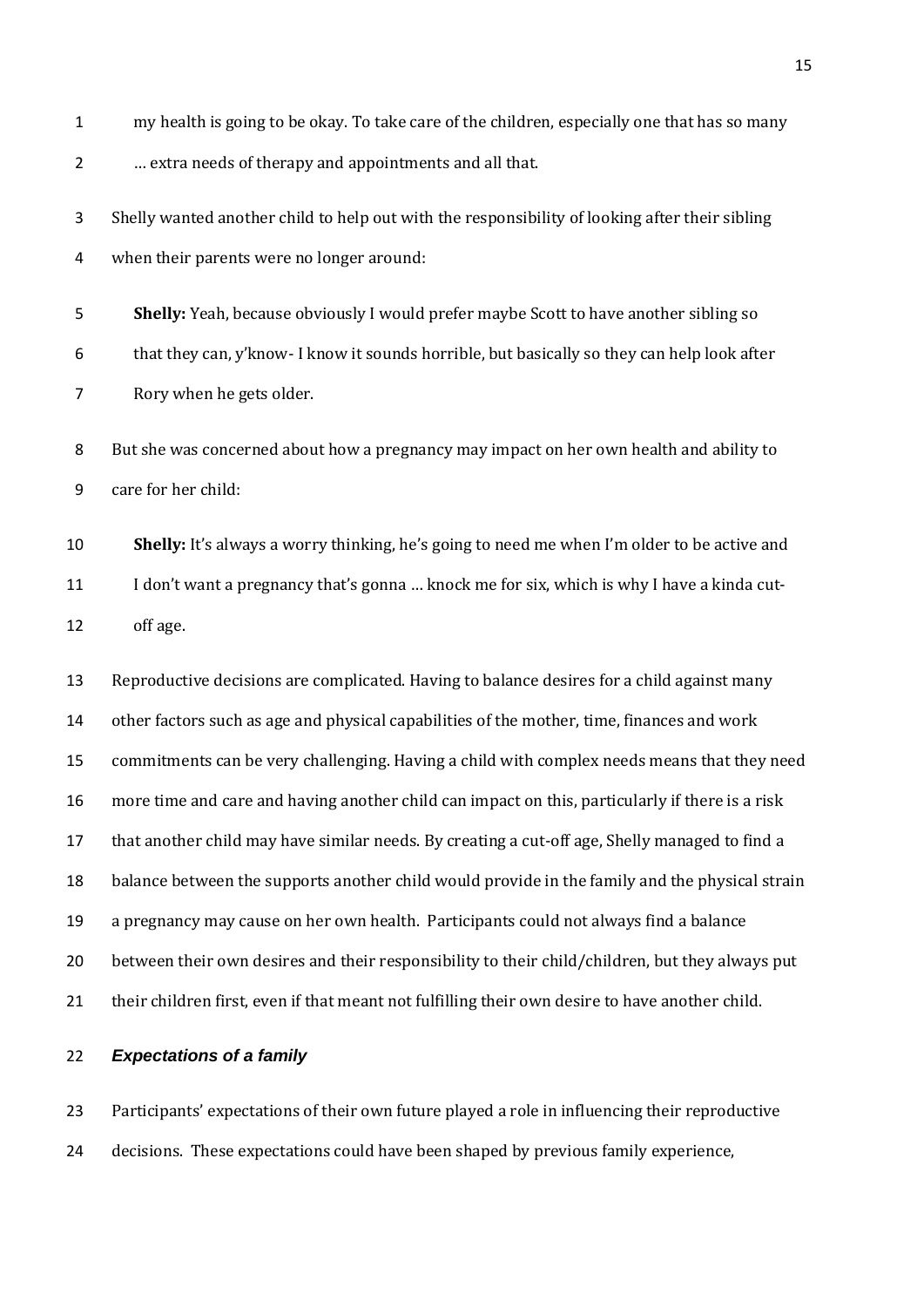experiences during pregnancy or views towards adoption. Past experience, views and values were clearly of importance to participants and influenced the decision making process. The number of children that participants had expected or hoped to have, which was often shaped by their own experiences of growing up in a certain family size, was an important identifier for two 5 of the participants, for how they viewed their future:

**Shelly:** I don't know I just always wanted to have three kids to be honest- I was bought up as like three, umm there was me, my sister and my younger brother.

**Melanie:** I think we'd always assumed, I mean Edward is one of four, five, umm I'm a 10 scout leader, umm you know we've always been surrounded by children umm you know

weǯve both got multiple godchildren … umm, we just assumed we would have children.

12 Listing the ways in which they have been "surrounded" by children is given as reasoning for why they should have more children and justifies why they expected this. Having to readjust expectations as well as suppress the desire for another child was a challenge and something that could not always be fully accomplished. Fiona had never planned on having a certain number of 16 children, but was "starting with one". This allowed acceptance of her situation:

**Fiona:** I didn't ever grieve for the child I should have had, because Nathan is the child I 18 should have had. I was surrounded by people, a lot of my friends couldn't have children. 19 People who had a great difficulty getting pregnant, but I wasn't ever of the opinion where I had this God given right, to decide I was going to have a baby, to get pregnant and have 21 this wee perfect bundle at the end of it.

 Relinquishing control to the concept of fate allowed Fiona to adjust to her situation and reach a 23 relatively firm decision. The thought that there was a higher control that determined their course allowed Fiona to accept their situation and not grieve after the birth of her son. She expressed less of a desire to have another child after the birth of her son, but she did adopt a second child.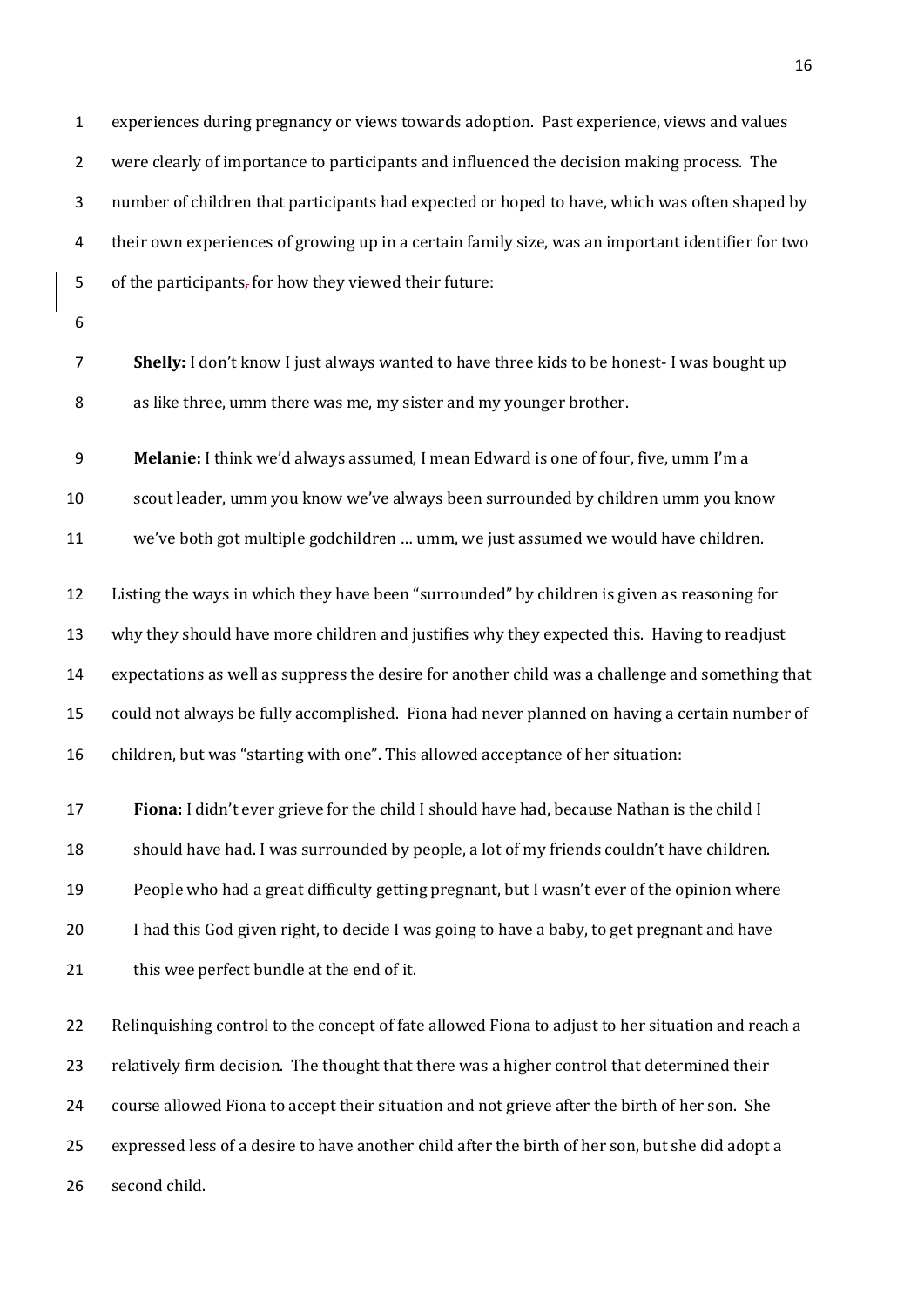Lucy had never expected to have children, but now has two daughters. Both pregnancies were difficult, particularly her second which resulted in the birth of her daughter Daisy, who has an undiagnosed condition. Although her partner is keen to have another child, Lucy states that the experience of pregnancy has also played a role in her decision:

**Lucy:** Umm, I know he would like to have another one, I know he wants to have a boy 6 eventually, but I, I can't do it, I mean I, with both pregnancies, both of them were really 7 bad, they were both born prematurely ... I, I wouldn't want to put myself through the heartache again … of constantly being worried … and like listening, feeling for every 9 move- no I just couldn't do it again.

10 The molecular diagnosis of a mitochondrial condition for Judy's son Callum, also brought with it the devastating news that his condition was life-limiting. This sparked new discussions about having another child, as the thought of being childless did not appear to fit with Judy and her family:

**Judy:** Life shortening conditions...like this ... mean, mean that we are now, that we won't 15 have a child in [Inaudible] years. So we are starting again to consider...having another 16 child…my mother…she was always saying that we shouldn't have anymore, at my 17 age…She was always saying…you have enough on your plate…you don't know how much a pregnancy at your age is going to affect your health….but immediately when she heard about the diagnosis immediately she said, umm, what are the chances of having the same thing or condition if you decide to have a second child. So immediately, when she heard about the possible life shortening possibility, she immediately changed her mind.

**Desire for another child** 

 Throughout the interviews participants constantly weighed up factors for and against having another child (biologically or adopting). Even when a firm decision had been made participants were continuously reassessing their decision and justifying the reasons. Parents recognised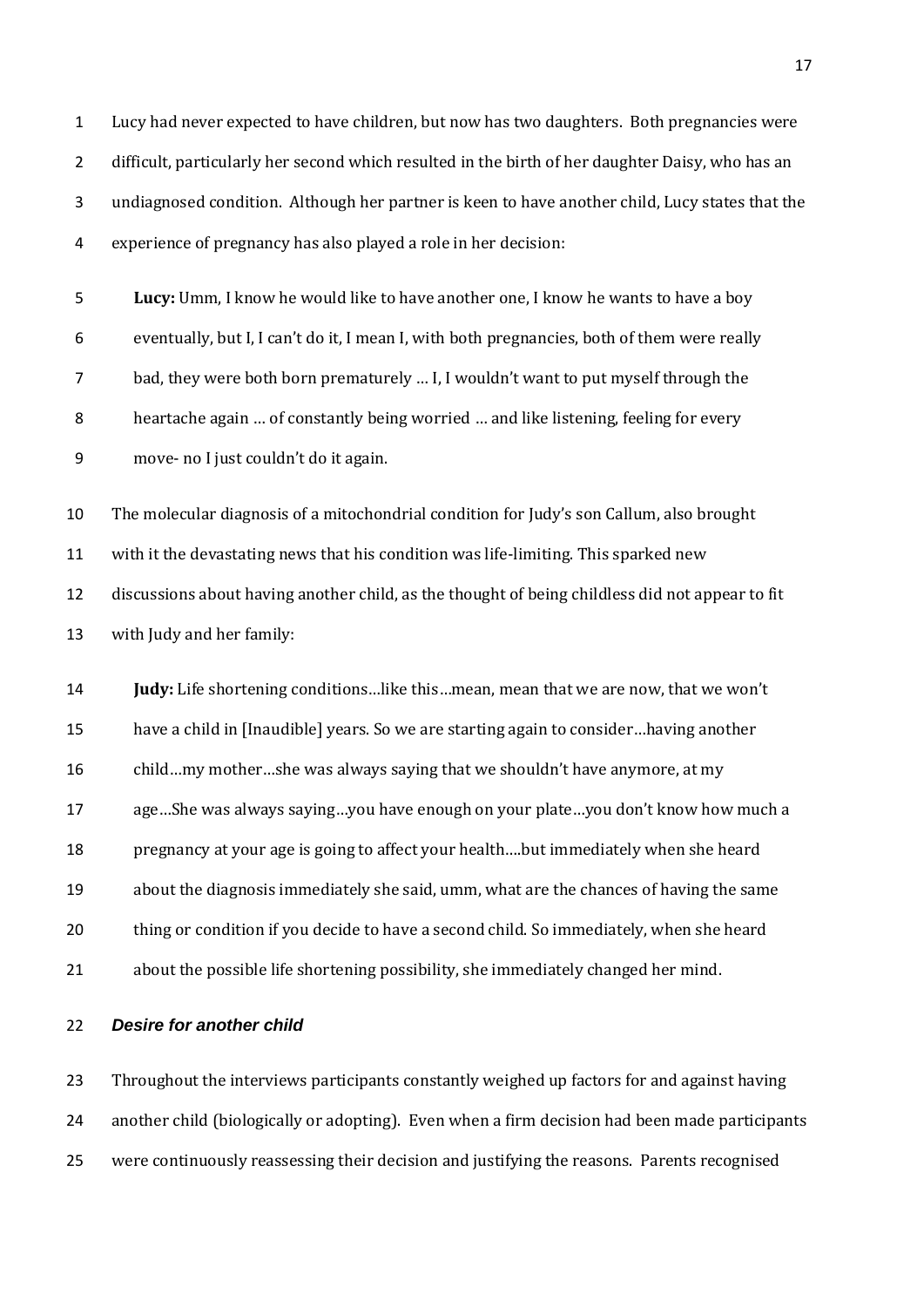that their desire for a child is not something that can be controlled, even when a final firm decision had been made:

**Melanie:** but then at my darkest point which was about 11 months … I suddenly had this amazing urge to have another baby … and umm, you know it was, it was like a hunger you know it was, it was the most, it was the, suddenly I understood what women were talking 6 about, this craving to have a baby and umm, my body was just going for god's sake just get pregnant breed, breed, breed and my brain was going what the fuck are you thinking of?!

Melanie speaks of her mind and her body as separate entities in this extract. She had decided not to have any more children and was not in a mental state to do so, yet her body craved a baby. This intense desire was out of her control and although she could reason with why not to have another child, her body continued to long a pregnancy. All the justification, reasoning and knowledge with what one ought to do does not lessen the desire for a child and the need that people felt.

14 For those that decided not to have any more children there was a sense that even though they 15 had made the decision themselves, that the decision was never really theirs to make. They made the decision based on what they ought to do rather than their own desires:

**Fiona:** Yes, umm, and it wasn't really a discussion about having other children because we 18 were both quite clear we couldn't do it. Umm, and it was more and I felt, more than I 19 would have ever have expected to feel - cheated. Well I wasn't out there planning to have lots and lots of children, having one child was absolutely fine for me, but when that choice 21 is removed it just feels different and although there wasn't anyone to say you shouldn't 22 have any more children, we imposed that on ourselves, we couldn't do this again. That was quite hard.

24 The above extract demonstrates the pain experienced by the loss of control felt over a decision that an individual should have the right to make. Fiona recognises that the choice was always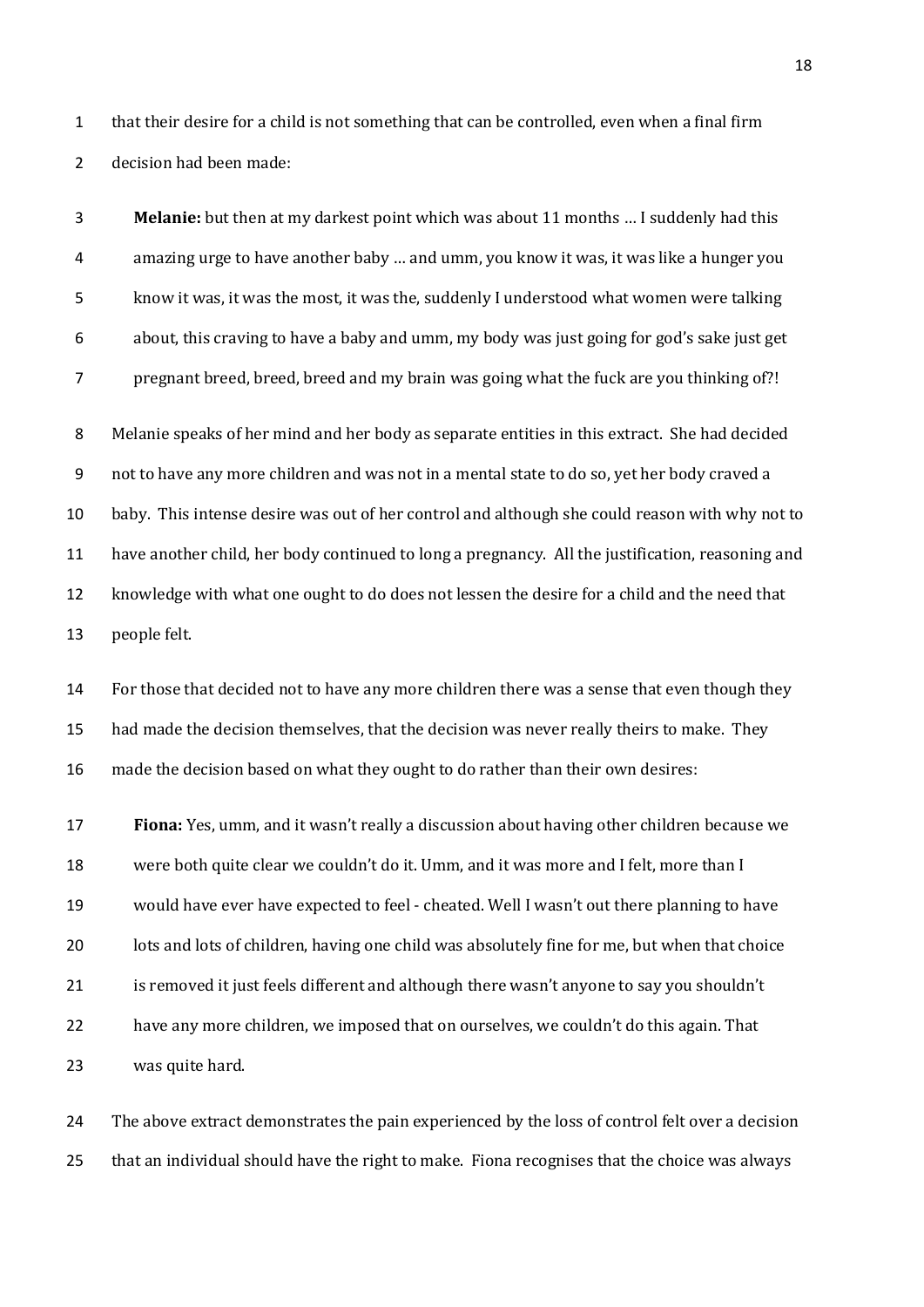her own, but she felt cheated; although presented as a choice it was never really her choice to make. She was forced to make the decision not to have any more children. This underlying desire and hope that the choice to have another child still remained was apparent in the narratives of participants who had decided not to have another child:

**Lucy:** I find it hard to talk to my partner about this sort of stuff than I do anyone else … I 6 think … saying it out loud seems quite final [laughs] … but I think, I think I've known for a 7 while that I wouldn't be able to do it again, that I wouldn't be able to go ... and have another baby.

**Melanie:** I can't get rid of Ned's baby stuff ... it's in the loft ... all of his clothes from about 3 10 years old onwards I've merrily passed on to friends and family, but there is something 11 that- even then I'm too old to breed now umm, but there's, I just couldn't get rid of the baby stuff there was just that sort of something in the back of my mind, you know … could we, could we have another one, but … realistically, you know.

 Lucy and Melanie were both firm about their decision not to have another child. Both had listed reasons why they would not have another: Melanie had experienced a difficult pregnancy and labour, and she felt that having another child would be unfair to her son. Lucy was content with two children and did not want another even if she was told that the child would be healthy. Saying the decision aloud and clearing out baby things was a step too far for these participants, suggesting that the hope of the possibility of having another child was always present.

 Fiona adopted a child with Down syndrome, following the birth of her son who does not have a diagnosis:

**Fiona:** [M]edically he is very well, doesn't have any of the associated health issues, but 23 umm, so that has been very good and it's allowed us to extend the family without taking that huge risk. And although Thomas has a disability, we were well aware of that disability, and knowing what that potentially entails. Umm, so we could make that choice.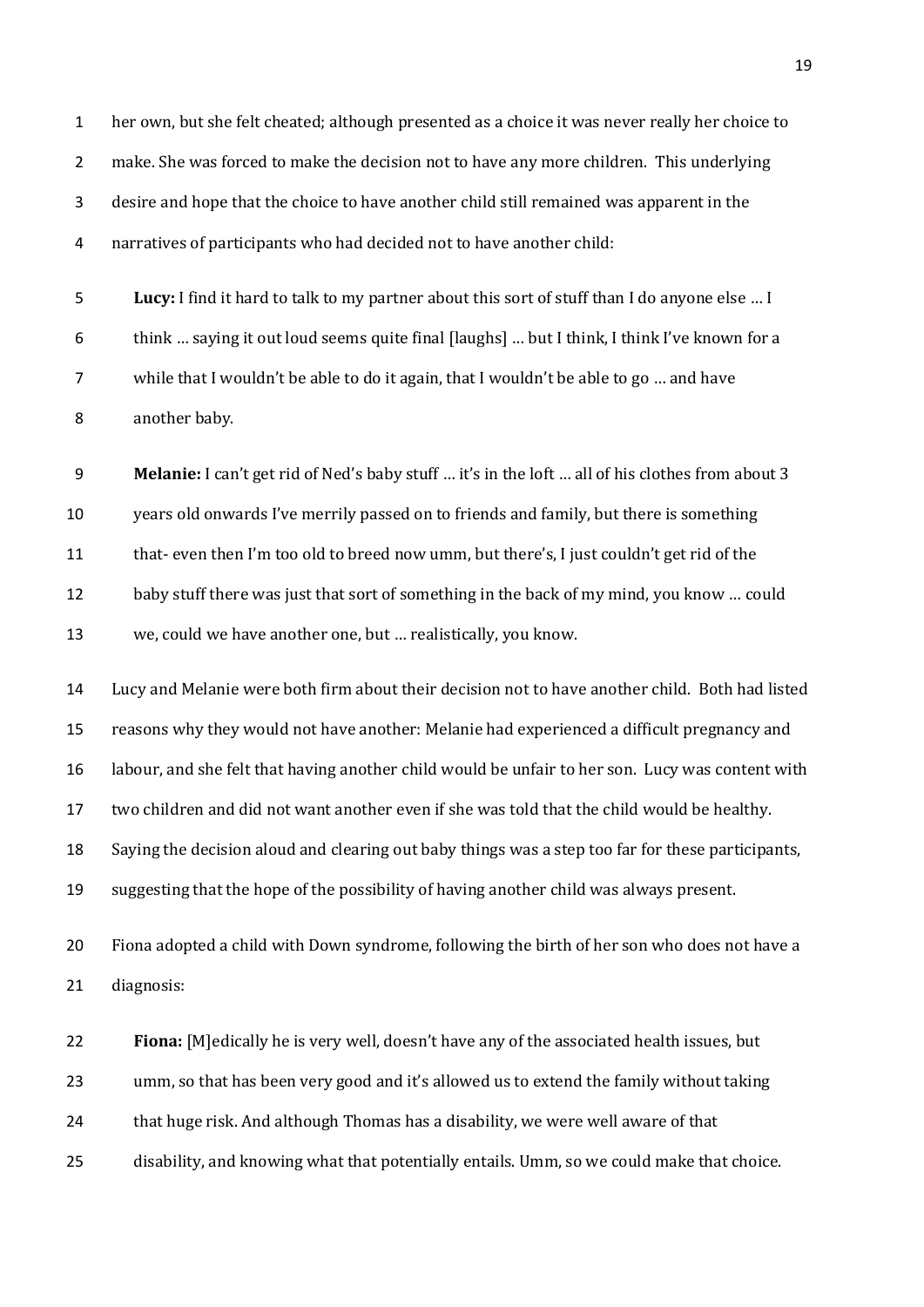| $\mathbf{1}$   | Adoption of a child with disabilities, but also with a diagnosis, eliminated the future uncertainty |
|----------------|-----------------------------------------------------------------------------------------------------|
| $\overline{2}$ | experienced by not having a diagnosis. Deciding to adopt a boy with Down syndrome was a             |
| 3              | choice that Fiona made, allowing her to take back control of the situation; providing herself with  |
| 4              | another option for extending the family.                                                            |
| 5              | Judy had started trying for a baby in her late thirties and her son was conceived via IVF. As       |
| 6              | the process had been so difficult she did not plan on having any more children, but soon the        |
| $\overline{7}$ | desire for another child outweighed the negative aspects of this difficult experience:              |
| 8              | <b>Judy:</b> [W]e thought it would be crazy to try again; we got what we'd hoped for. It wasn't     |
| 9              | easy the first time, when I was 40, so  I guess it will not going to be easy for this one.          |
| $10\,$         | Judy recognises that her age and past difficulties are likely to make conception difficult;         |
| 11             | however, her desire for another child outweighs this bad experience.                                |
| 12             |                                                                                                     |
|                |                                                                                                     |
| 13             | <b>Discussion</b>                                                                                   |
| 14             | This study was used to explore the experience of reproductive decision making for parents of a      |
|                | child without a diagnosis. Not having a diagnosis had a large impact on the reproductive            |
| 15<br>16       | decisions that participants made and analysis identified five factors that played a major role in   |
| 17             | these decisions: Future uncertainty, perceptions of risk, the potential impact a child would have   |
| 18             | on their current children, expectations of a family and the desire for another child.               |
| 19             |                                                                                                     |
| 20             | The lack of future certainty was a constant worry for participants. Although a diagnosis does       |
| 21             | not necessarily give future certainty, this population group does not have any prognosis or         |
| 22             | inclination to what the future holds for their child and this was what parents strived for. In the  |
| 23             | search for a diagnosis participants held a great expectation of what a diagnosis will provide, and  |

- 24 this has been reported in other studies (Graungaard and Skov 2006; McLaughlin et al 2011)
- where the meaning parents attached to a diagnosis was not always realistic in a medical sense,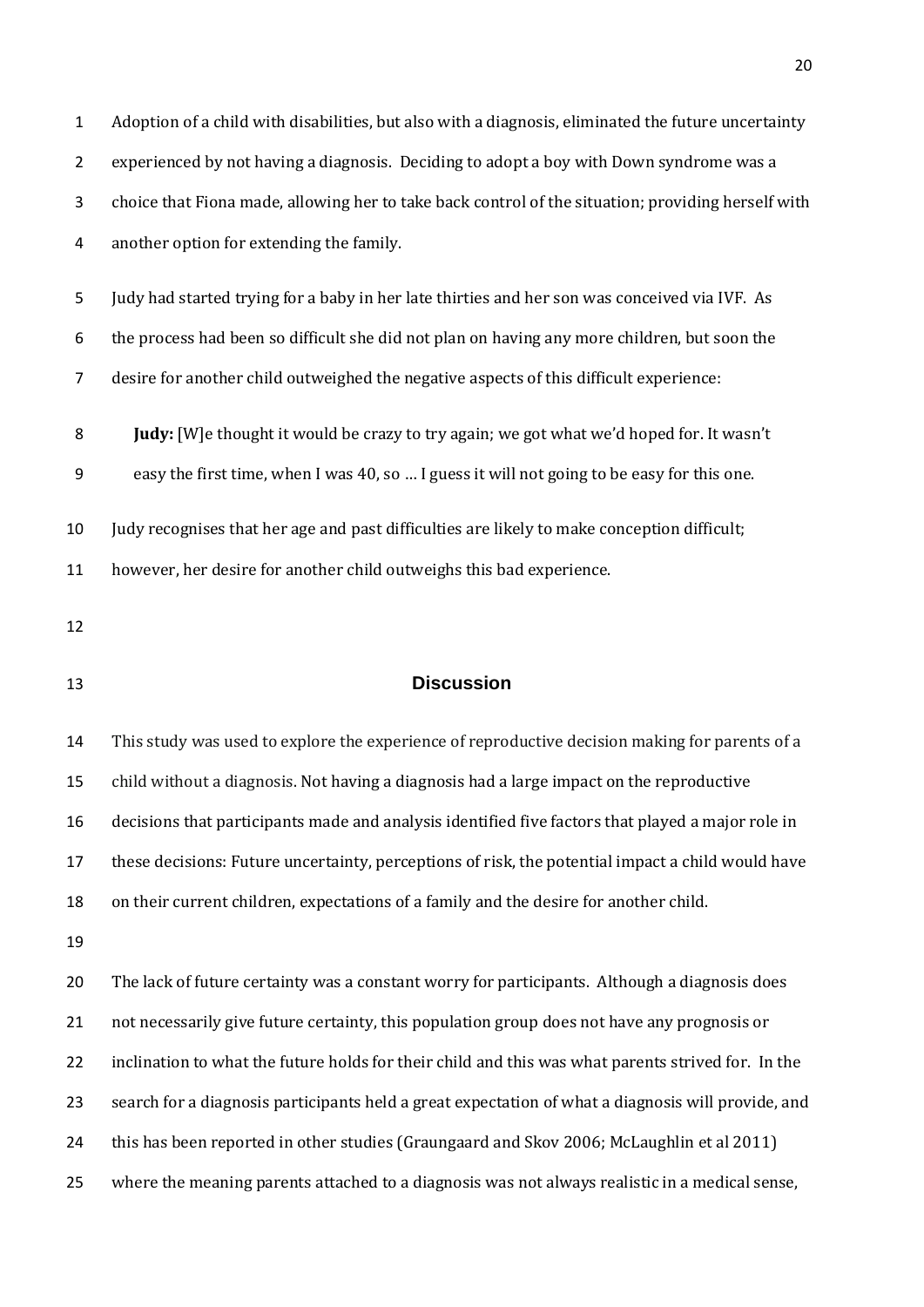as there was an assumption that a known diagnosis would give future predictability and a possibility to gain some control over the situation. Yet many parents find that this is not the case, particularly for those that receive a diagnosis for a very rare condition. Identification of the genetic cause is helpful in terms of predicting the recurrence risk to future pregnancies and for the availability of options using reproductive technologies. Participants in this study wanted a diagnosis in order to inform reproductive decisions and this has been described by many parents of a child without a diagnosis (Lenhard et al 2005; Lewis et al 2010; Makela et al 2009; Rosenthal et al 2001).

Reproductive decisions are complex decisions made by weighing up various factors. For some 10 participants the "right" option was clear to them and the decision was made quickly. There was often a sense of what one ought to do, but this was often in conflict with the desires of the individual. The lack of recurrence risk information had a huge influence on the decisions that the women made, as their perceptions of the risk were high. Not having any risk figures caused participants to focus on the possible worse-case scenario of having another affected child. This style of thought has been described in other studies (Kay and Kingston 2002; Lippman-Hands and Fraser 1979). Similar to the findings of Lee et al (2013), this perception of high risk was often a barrier to further reproduction, and the majority of participants (3/5) decided against having another child. For the two participants that did want another child other factors outweighed the risk; both women had a more negative view of a diagnosis, as they feared the prognosis that may accompany this. Judy viewed a lack of a diagnosis as good news, focusing on 21 how her son was progressing, possibly indicating that she had not fully accepted that her son's symptoms suggested a permanent condition; similar findings have been reported by Graungaard and Skov (2006). Shelly was in a new relationship, which could possibly change the recurrence risk.

 The impact that another sibling would have on their current child/children was often stated by participants with concerns relating to the amount of time and attention that their child needed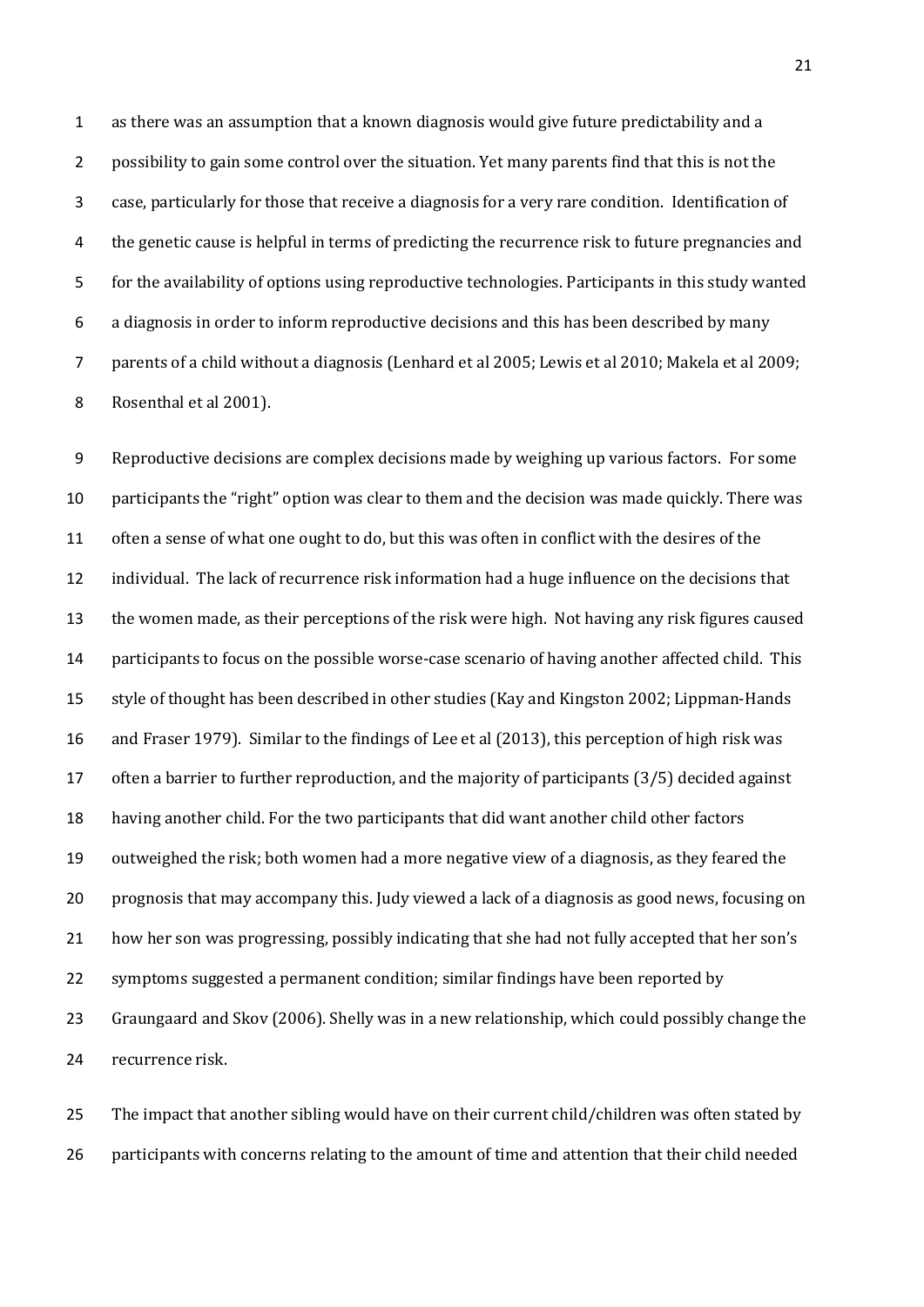as they did not want to jeopardise the care of any of their children. These worries have been reported in studies of cystic fibrosis carriers (Myring et al 2011).

As previously shown, past experiences also influenced the reproductive decisions (Donnelly et al 2013; Peters et al 2002). These experiences included reflecting on their own childhood and their expectations of a family. Past experience of the condition and the parentsǯ ability to cope with the challenges it presented appeared to also influence the decisions. Participants that 8 decided not to have any more children spoke in detail about their child's problems, the difficulties they experienced in pregnancy and during birth and they also spoke more vividly about their search for a diagnosis. These stories were recalled as negative experiences that participants did not want to endure again.

 The desire for a child was often the main factor drawing participants to consider another pregnancy. Narratives suggested that the desire for a child was not something that participants can control, whether it was the desire for a healthy child, desire to have a child with a new partner, or the desire for a certain family size. This desire was also apparent for couples at risk of having a child with cystic fibrosis, as studied by Myring et al (2011). However, in contrast to Myring et al (2011), participants with an affected child in this study did not seem to believe that the odds will be in their favour for the next pregnancy; the difference here could be due to the ambiguity surrounding the risk for those without a diagnosis. The desire for a child was particularly apparent throughout the transcripts of those that decided against having another child. The definite decision that was expressed was undermined by their feelings of longing and holding onto the possibility of having another child. This finding agrees with the findings by Frets et al (1991) that couples who decided not to have another child tended to have unresolved doubts about the decision. All participants in this study expressed that the decision made about their reproductive plans was final. However, one participant spoke of how she had become a bit careless with contraception. This tactic has been previously described by Lippman-Hand and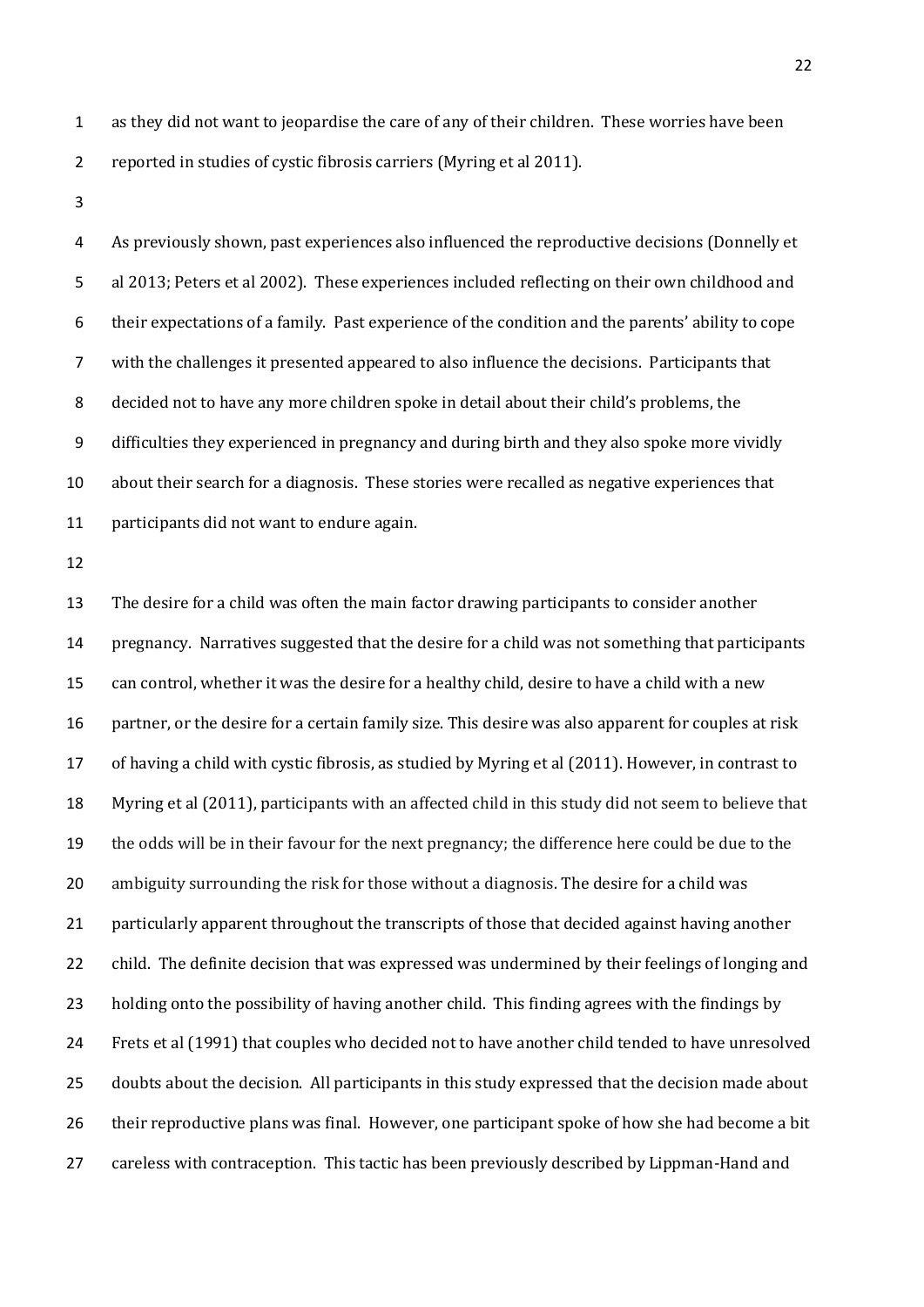- 1 Fraser (1979) and was termed "reproductive roulette" in which leaving conception to fate 2 removes personal responsibility, thereby removing the decision or making a "non-decision".
- 

The factors found in this study to influence reproductive decisions have also been found to influence the decisions in the context of known genetic diagnoses, but not having a diagnosis 6 adds an extra layer of complexity to the decision. Downing's (2005) model of responsibility shows a schematic of reproductive decision making that focuses on responsibility as a major defining theme. The data from the current study fits within this model to a certain extent: Awareness of the risk (or lack of a risk figure) was discussed by all participants and this leads to identification of reproduction as problematic. This awareness of the complications makes people reconsider their specific situation. In this study the specific situation took into account the future uncertainty, perceived risk, the impact on their current children, their expectations of 13 a family and their desire for another child. These elements were redefined in the participants' narratives to represent their personal situation by creating a story influenced by their personal values and experiences. As Downing (2005) describes, this allowed people to tell different stories when consequently accepting, modifying or avoiding the risks. On the other hand, the model is a flow diagram suggesting that parents moved from one stage to the next, without revisiting stages. The current study suggests that even when a decision is made, it is not always satisfactory to the parents and they are constantly weighing up the factors and revisiting the 20 "redefine elements" stage.

#### **Study Limitations**

 This research is a qualitative and exploratory study and it is therefore not possible to generalise 24 the findings to the population of interest, but is intended to provide an insight into individual's experiences. Recruitment was aided by a support group and although membership to this group was not a requirement for participation, awareness was made to the research by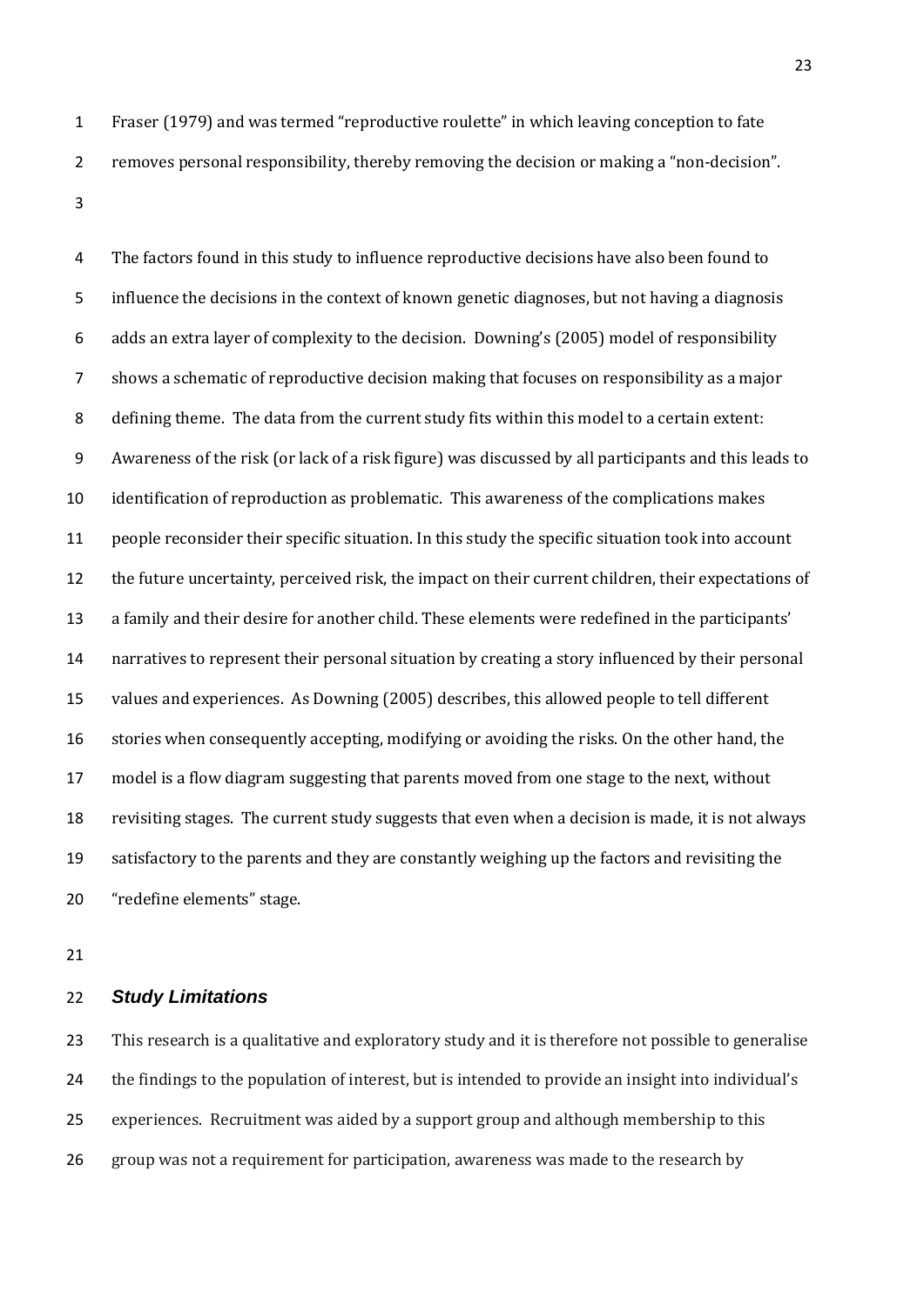accessing the support group website or social media. Therefore it cannot be determined whether individuals who agreed to participate differ in significant ways from those that did not participate. Analyses of data were completed using IPA. IPA requires a smaller sample size than other qualitative analysis techniques (Smith and Osborn 2008). Although the present study had a sufficient number of participants for this type of analysis, more participants would have further enriched the data and may have allowed further themes to be identified.

#### **Practice Implications**

9 The findings from this study may help genetic counsellors to better understand the complexity of the reproductive decision making process for this group of mothers. Increasing genetic 11 counsellors' knowledge of the influencing factors will enable them to be more sensitive to these issues and explore the perspectives of the individual. In turn this may help to increase the sense of empowerment and choice for parents of a child without a diagnosis. Although these decisions are hugely complicated, that does not mean that there are no options available to them. Talking 15 through how parents' perceive the risks, and what other factors are influencing their decisions, will help them to see their options more clearly. Signposting parents to other services for fostering and adoption may also be of benefit.

#### **Research Recommendations**

 Further research is needed in this area to compare results, as at the time of the research this is 21 the only study focusing on the topic of reproductive decision making for parents without a 22 diagnosis. Possible areas to research for further understanding would be to include the father's perspective in order to compare the experience of reproductive decision making between mothers and fathers of children without a diagnosis. Some studies have suggested that the more options available to couples, such as prenatal testing and preimplantation genetic diagnosis, the more complex the decision (Frets 1991; Shiloh et al 2006). A comparison of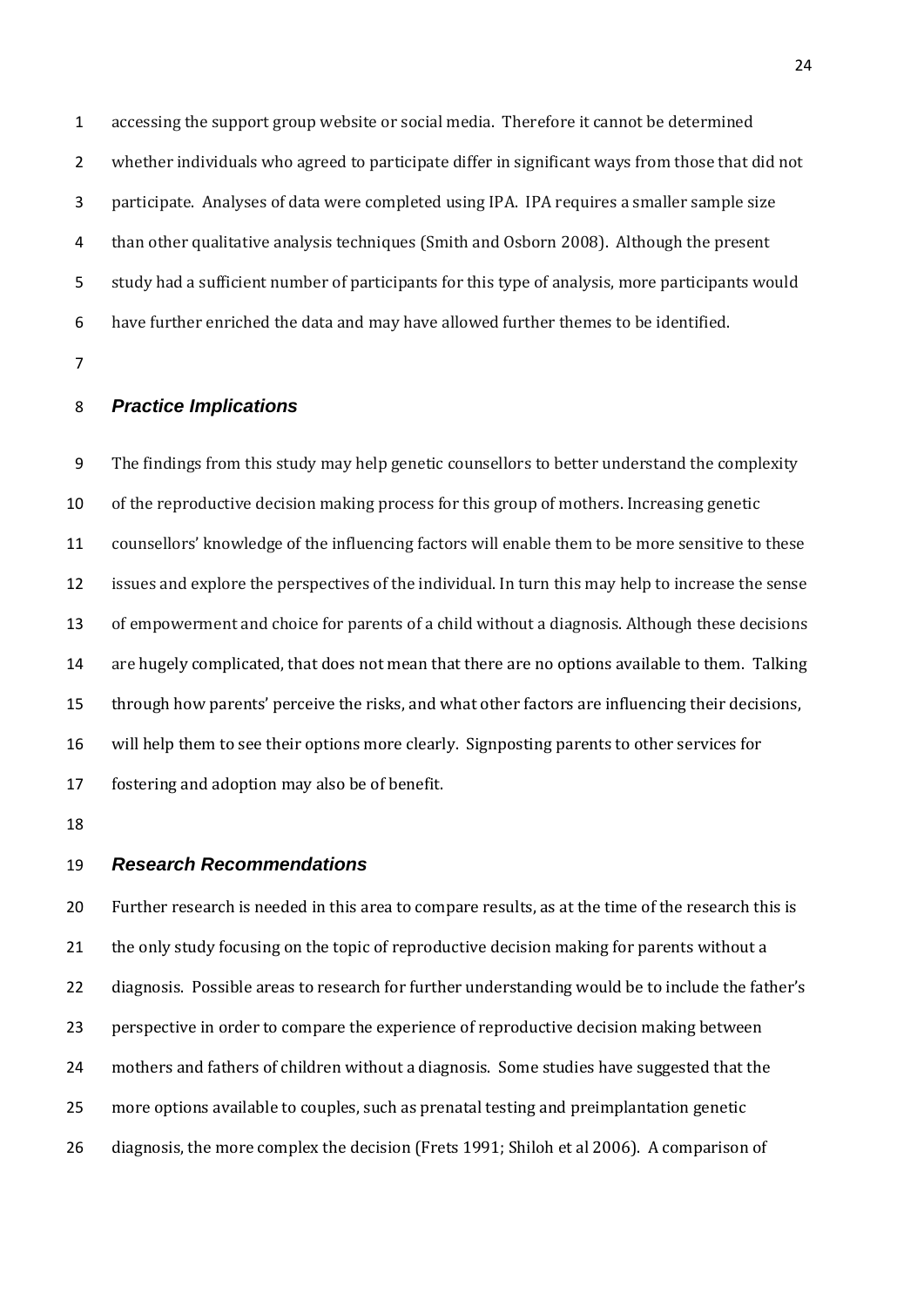| $\mathbf 1$    | reproductive decisions made by those with a diagnosis compared to those without a diagnosis    |
|----------------|------------------------------------------------------------------------------------------------|
| $\overline{2}$ | would help with the understanding of the decision making process and identify unifying factors |
| 3              | as well as factors unique to both groups. All participants in this study had made a definite   |
| 4              | decision, however these decisions change over time and therefore a long-term follow-up study   |
| 5              | that follows the decision making process and "definite" decisions made over time would provide |
| 6              | further insight into this experience.                                                          |
| $\overline{7}$ |                                                                                                |
| 8              | <b>Compliance with Ethics Guidelines</b>                                                       |
| 9              | Emily Pond and Rebecca Dimond declare that they have no conflict of interest.                  |
| 10             |                                                                                                |
| $11\,$         | All procedures followed were in accordance with the ethical standards of the responsible       |
| 12             | committee on human experimentation (institutional and national) and with the Helsinki          |
| 13             | Declaration of 1975, as revised in 2000 (5).                                                   |
| 14             |                                                                                                |
| 15             | Informed consent: "Informed consent was obtained from all individual participants included in  |
| 16             | the study."                                                                                    |
| 17             |                                                                                                |
| 18             | <b>References</b>                                                                              |
| 19             | Boardman F. (2014) Experiential knowledge of disability, impairment and illness: The           |
| 20             | reproductive decisions of families genetically at risk. Health 18(5): pp476-492.               |
| 21             |                                                                                                |
| 22             | Decruyenaere M, Evers-Kiebooms G, Boogaerts A, Philippe K, Demyttenaere K, Dom R,              |
| 23             | Vandenberghe W and Fryns JP (2007) The complexity of reproductive decision-making in           |
| 24             | asymptomatic carriers of the Huntington mutation. European Journal of Human Genetics 15:       |
| 25             | pp453-462,                                                                                     |
| 26             |                                                                                                |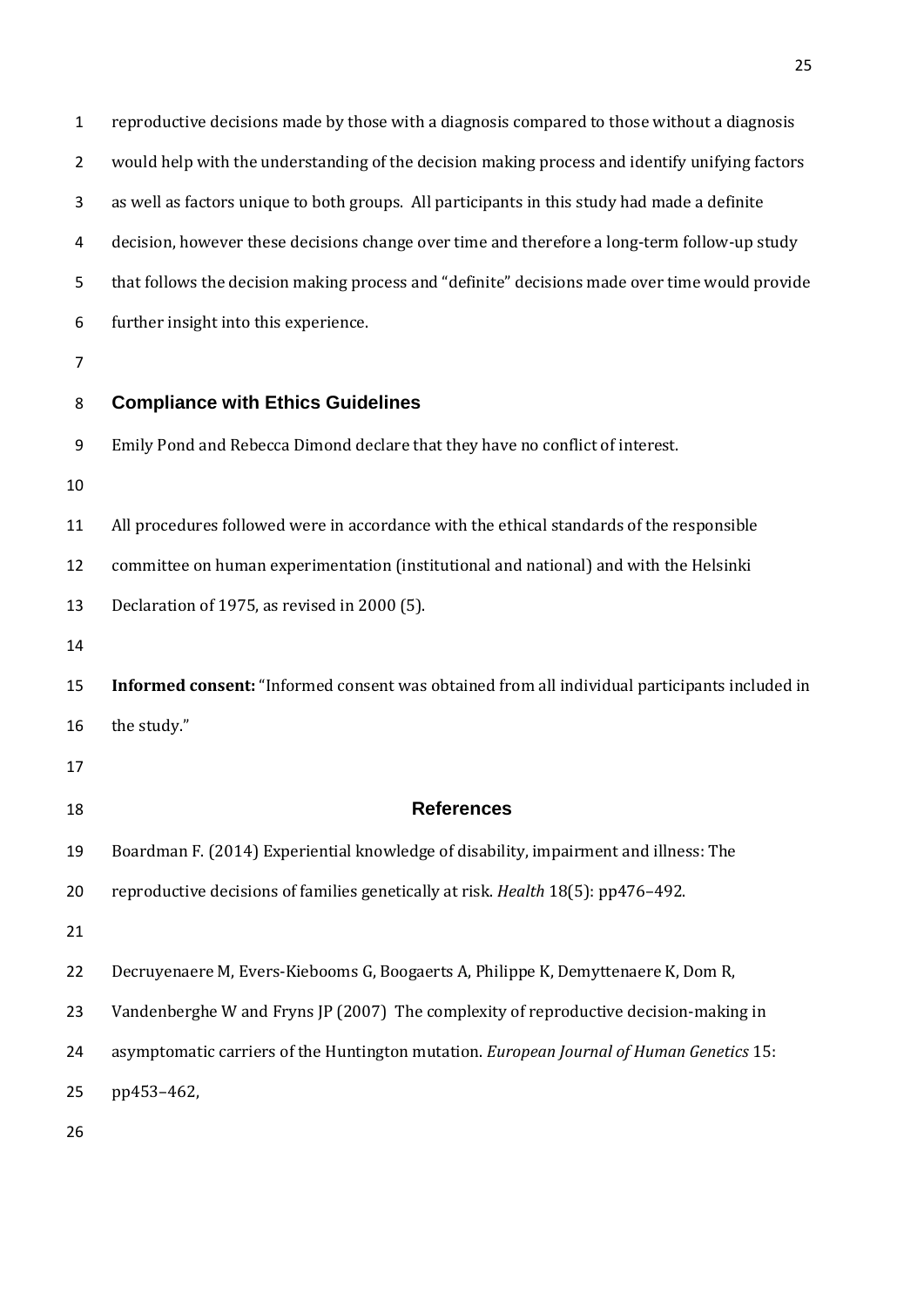| $\mathbf{1}$   | Donnelly LS, Watson M, Moynihan C, Bancroft E, Evans DGR, Eeles R et al. (2013) Reproductive      |
|----------------|---------------------------------------------------------------------------------------------------|
| $\overline{2}$ | decision-making in young female carriers of a BRCA mutation. Human Reproduction 28(4):            |
| 3              | pp1006-1012.                                                                                      |
| 4              |                                                                                                   |
| 5              | Downing C. (2002). Reproductive decision-making in families at risk for Huntington's disease:     |
| 6              | Perceptions of responsibility. An unpublished dissertation submitted to the University of         |
| $\overline{7}$ | Cambridge for the Degree of Doctor of Philosophy.                                                 |
| 8              |                                                                                                   |
| 9              | Downing C. (2005) Negotiating Responsibility: Case Studies of Reproductive Decision-Making        |
| 10             | and Prenatal Genetic Testing in Families Facing Huntington Disease. Journal of Genetic            |
| 11             | Counseling 14(3): pp219-234.                                                                      |
| 12             |                                                                                                   |
| 13             | Finlay L, and Gough B. (2003) Reflexivity: A practical Guide for Researchers in Health and Social |
| 14             | Sciences (1st Edition) Blackwell Science, Oxford.                                                 |
| 15             |                                                                                                   |
| 16             | Frets PG, Duivenvoorden HJ, Verhage F, Peters-Romeyn BMT, Niermeijer MF. (1991) Analysis of       |
| 17             | problems in making the reproductive decision after genetic counselling. Journal of Medical        |
| 18             | Genetics 28: pp194-200.                                                                           |
| 19             |                                                                                                   |
| 20             | Graungaard AH, and Skov L. (2006) Why do we need a diagnosis? A qualitative study of parents'     |
| 21             | experiences, coping and needs, when the newborn child is severely disabled. Child: care, health   |
| 22             | and development 33(3): pp296-307.                                                                 |
| 23             |                                                                                                   |
| 24             | Haynes K. (2012) Chapter 5: Reflexivity in Qualitative Research. In: Symon G. and Cassell C.      |
| 25             | Qualitative Organizational Research: Core methods and current challenges. Sage publications,      |
| 26             | London; pp72-89.                                                                                  |
|                |                                                                                                   |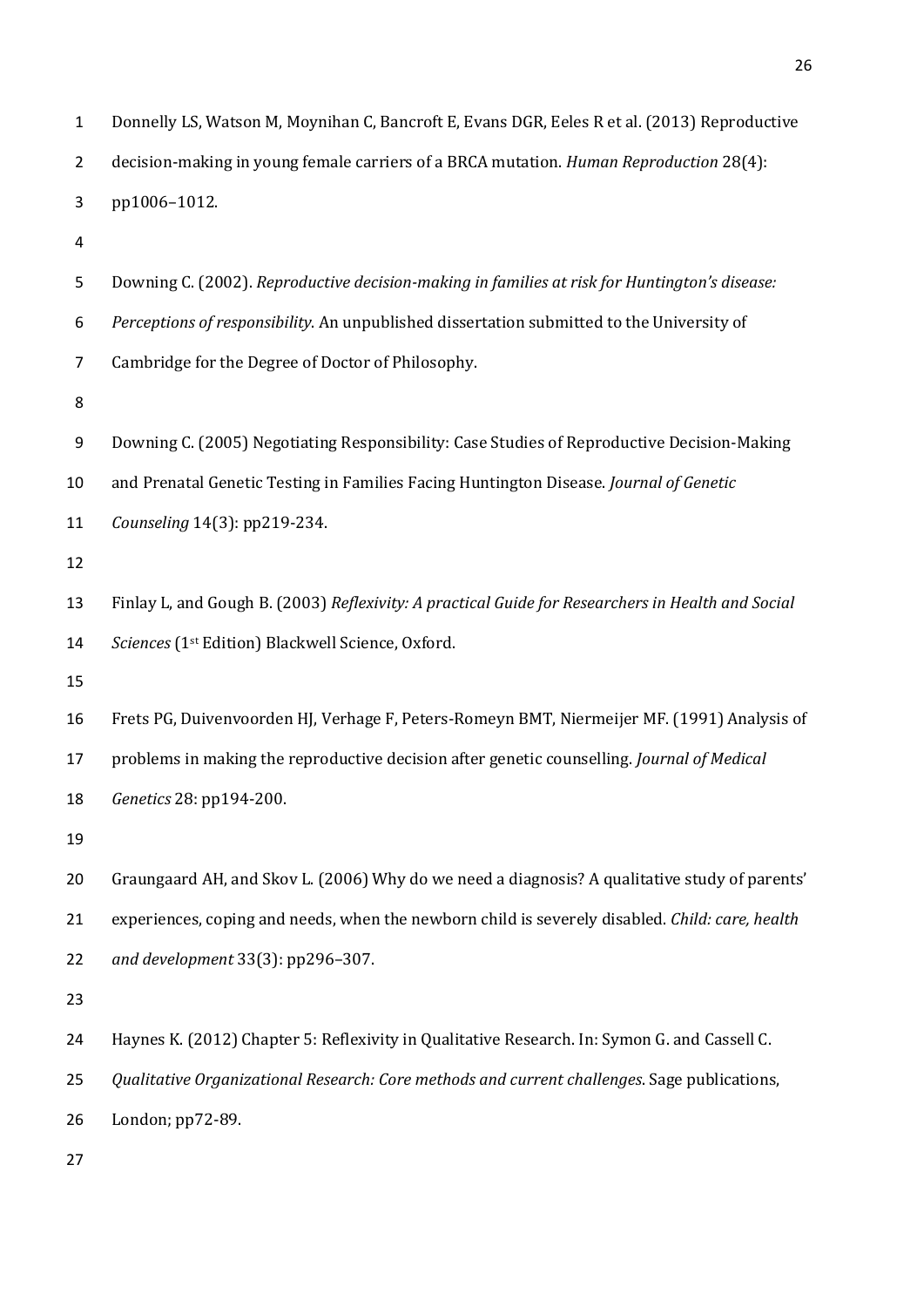| $\mathbf 1$    | Kay E, and Kingston H. (2002) Feelings Associated with Being a Carrier and Characteristics of   |
|----------------|-------------------------------------------------------------------------------------------------|
| $\overline{2}$ | Reproductive Decision Making in Women Known to Be Carriers of X-linked Conditions. Journal      |
| 3              | of Health Psychology 7(2): pp169-181.                                                           |
| $\pmb{4}$      |                                                                                                 |
| 5              | Lee SM, Nam HW, Kim EN, Shin DW, Moon HJ, Jeong JY et al. (2013) Pregnancy-related              |
| 6              | knowledge, risk perception, and reproductive decision making of women with epilepsy in          |
| 7              | Korea. Seizure 22(10): pp834-9.                                                                 |
| 8              |                                                                                                 |
| 9              | Lewis C, Skirton H, and Jones R. (2010) Living Without a Diagnosis: The Parental Experience     |
| 10             | Genetic Testing and Molecular Biomarkers 14(6): pp807-815.                                      |
| 11             |                                                                                                 |
| 12             | Lionel AC, Costain G, Monfared N, Walker S, Reuter MS, Hosseini SM et al (2017) Improved        |
| 13             | diagnostic yield compared with targeted gene sequencing panels suggests a role for whole-       |
| 14             | genome sequencing as a first-tier genetic test. Genetics in Medicine[Online]. Available at:     |
| 15             | http://www.nature.com/gim/journal/vaop/ncurrent/full/gim2017119a.html [Accessed: 29th           |
| 16             | October 2017].                                                                                  |
| 17             |                                                                                                 |
| 18             | Lippman-Hand A, and Fraser FC. (1979) Genetic Counseling - The Postcounseling Period: II.       |
| 19             | Making Reproductive Choices. American Journal of Medical Genetics 4: pp73-87.                   |
| 20             |                                                                                                 |
| 21             | Makela NL, Birch PH, Friedman JM, and Marra CA. (2009) Parental Perceived Value of a            |
| 22             | Diagnosis for Intellectual Disability (ID): A Qualitative Comparison of Families With and       |
| 23             | Without a Diagnosis for Their Child's ID. American Journal of Medical Genetics Part A 149A:     |
| 24             | pp2393-2402.                                                                                    |
| 25             |                                                                                                 |
| 26             | McLaughlin J, Clavering E, Haimes E, and Wright M (2011) Genetic Journeys: Key Findings From    |
| 27             | a Study of the Experiences of Families Referred to Paediatric Genetics. Policy, Ethics and Life |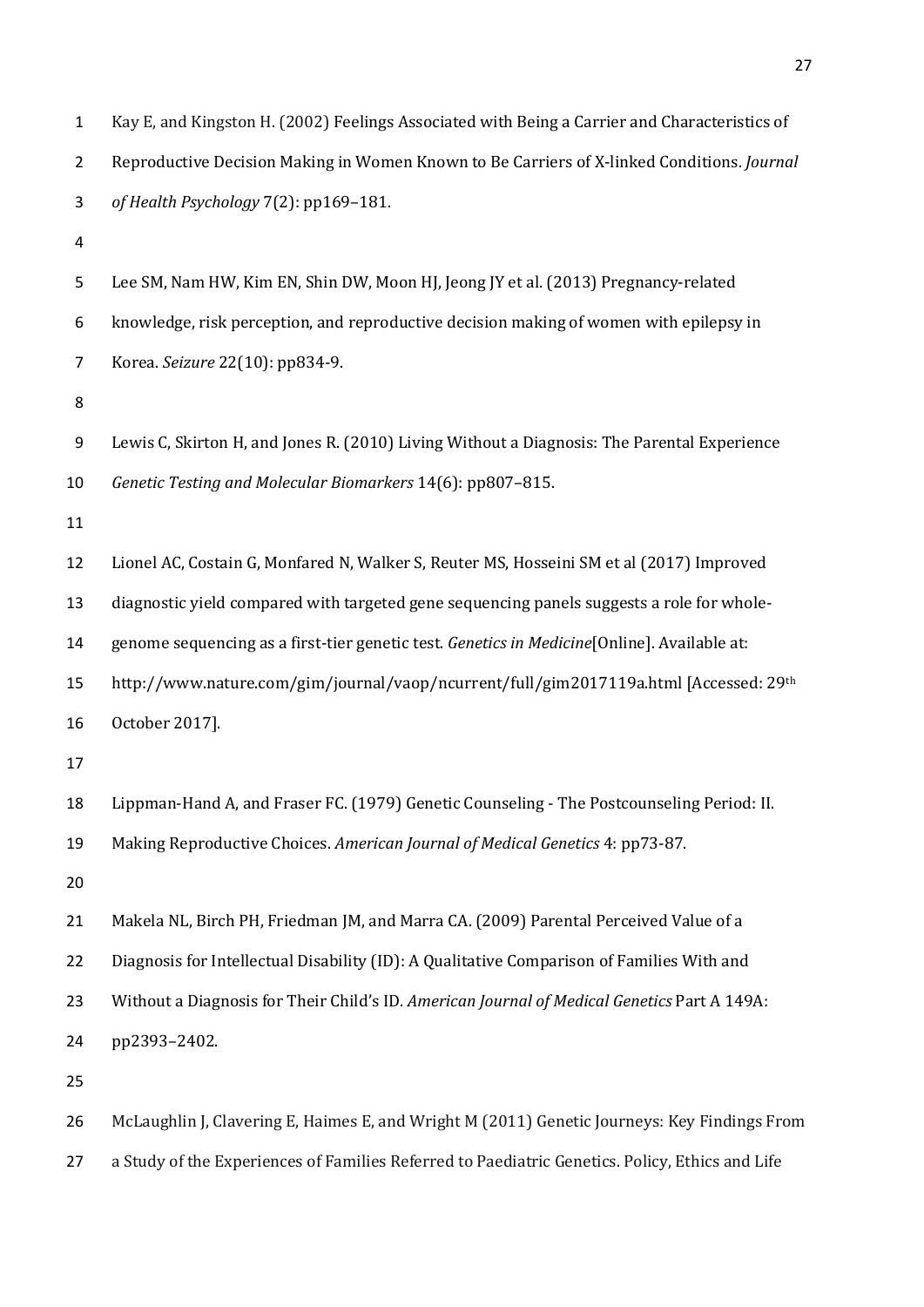| $\mathbf{1}$   | Sciences Research Centre, Newcastle University. Available at:                                       |
|----------------|-----------------------------------------------------------------------------------------------------|
| $\overline{2}$ | http://www.ncl.ac.uk/peals/assets/publications/Peals-ResearchReportA5spreads.pdf                    |
| 3              | [Accessed 3/07/2015]                                                                                |
| 4              |                                                                                                     |
| 5              | Myring J, Beckett W, Jassi R, Roberts T, Sayers R, Scotcher D et al (2011) Shock, Adjust, Decide:   |
| 6              | Reproductive Decision Making in Cystic Fibrosis (CF) Carrier Couples—A Qualitative Study.           |
| 7              | Journal of Genetic Counseling 20; pp404-417.                                                        |
| 8              |                                                                                                     |
| 9              | Peters KF, Kong K, Hanslo M, and Biesecker BB. (2002) Living with Marfan syndrome III. Quality      |
| 10             | of life and reproductive planning. Clinical Genetics 62(2): pp110-120.                              |
| 11             |                                                                                                     |
| 12             | Rosenthal ET, Biesecker LG, and Biesecker BB. (2001) Parental Attitudes Toward a Diagnosis in       |
| 13             | Children With Unidentified Multiple Congenital Anomaly Syndromes. American Journal of Medical       |
| 14             | Genetics 103: pp106-114.                                                                            |
| 15             |                                                                                                     |
| 16             | Roulston K. (2010) Reflective Interviewing: A Guide to Theory and Practice. Sage Publications,      |
| 17             | London.                                                                                             |
| 18             |                                                                                                     |
| 19             | Shiloh S, Gerad L, and Goldman B. (2006) The facilitating role of information provided in genetic   |
| 20             | counseling for counselees' decisions. Genetics in Medicine 8(2): pp116-124.                         |
|                |                                                                                                     |
| 21             |                                                                                                     |
| 22             | Smith JA, and Osborn M. (2008) Interpretative phenomenological analysis. In: J Smith (ed.),         |
| 23             | Qualitative psychology: A practical guide to research methods ( $2nd$ edition) London: Sage, pp 53- |
| 24             | 80.                                                                                                 |
|                |                                                                                                     |